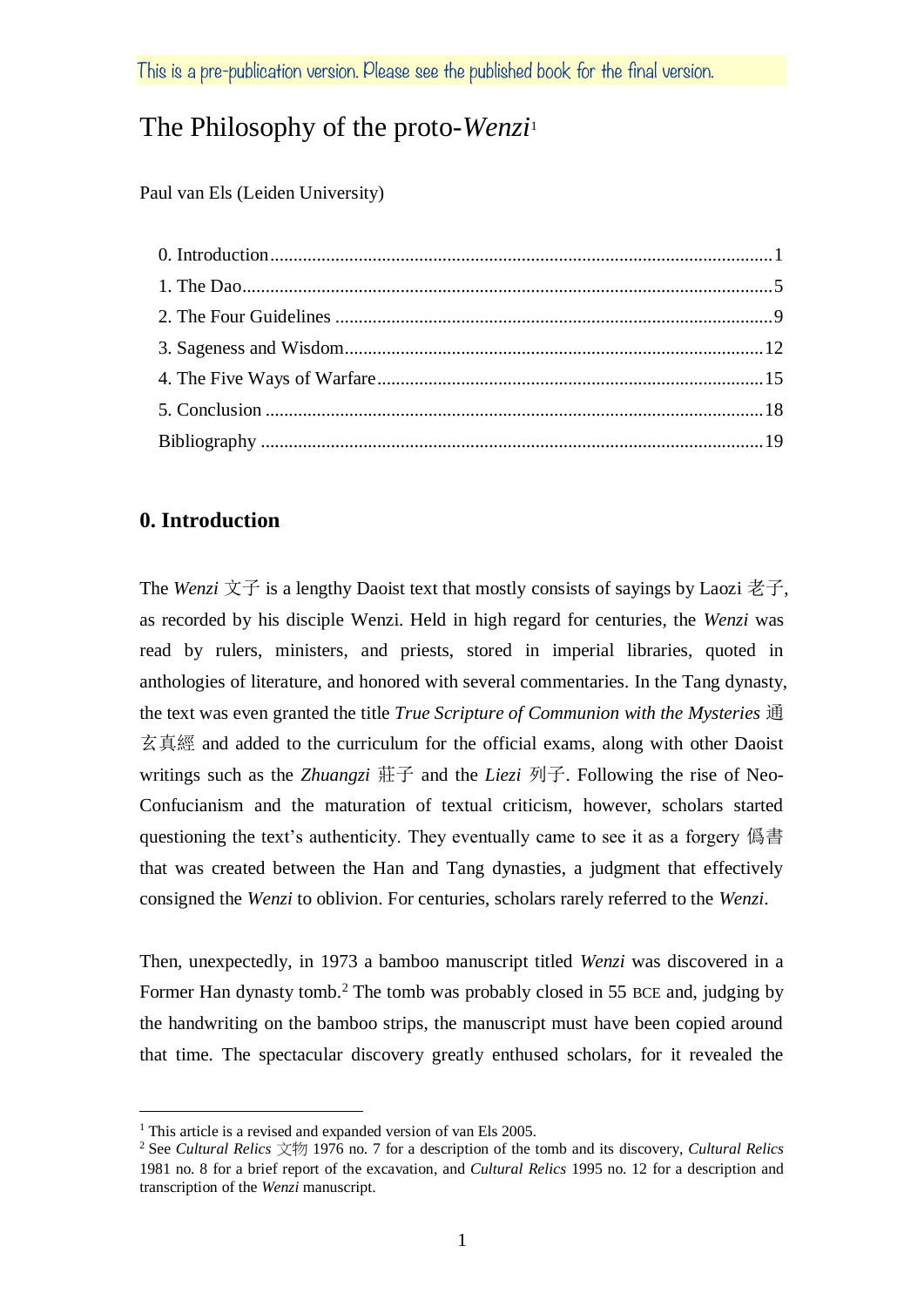existence of a *Wenzi* long before the supposed forging of the text. Yet, the discovery also exposed fundamental differences between the text on the bamboo strips and the transmitted text. These differences suggest that the *Wenzi* had indeed undergone major revision between the Han and Tang dynasties, as scholars had long suspected. Notably, the unearthed bamboo strips correspond to only a few sections in the transmitted *Wenzi*, which are obviously based on an earlier version of the *Wenzi*. Most other sections in the transmitted *Wenzi*, however, are demonstrably drawn from the *Huainanzi* 淮南子, a voluminous treatise of the Former Han dynasty (cf. Li 1996, Le Blanc 2000, van Els 2006). It thus appears that after the Han dynasty someone, or a group of people (hereafter "the editor(s)"), took up the earlier *Wenzi*, or whatever was left of it at the time, copied and modified numerous passages from the *Huainanzi*, and edited all this material into a stylistically homogeneous treatise in which most sections start with the phrase "Laozi says" 老子曰. This new *Wenzi*, which effectively replaced the earlier one, was probably created to meet the growing demand for Daoist writings following the collapse of the Han dynasty. The creation of the transmitted *Wenzi* is remarkable from historical, philological, and philosophical perspectives. Of equal if not greater interest, the disentombed bamboo strips offer fascinating insights into the philosophy of the proto-*Wenzi*, that is, the *Wenzi* that circulated in the Former Han dynasty, prior to the text's radical makeover.

This article analyzes the philosophy of the proto-*Wenzi* as revealed by its only surviving copy: the excavated bamboo manuscript. Regrettably, this approach is hampered by the poor state of the manuscript at the time of its discovery. According to the archaeologists, soon after the tomb was closed, it was violated by robbers, who incidentally caused a fire. Due to the robbery and the fire, an unknown number of bamboo strips vanished, and the surviving strips were charred, broken, and in disorder when they were discovered in 1973. Worse still, the Tangshan earthquake of 1976 overturned the chest in which the strips were stored, causing further damage and delaying work on the manuscript for years. As a result, a transcription of the 277 surviving bamboo fragments was not published until 1995. Notably, those fragments contain only bits and pieces of the original arguments, which renders tentative any study of the text's philosophy. Hence, for a fuller understanding of the proto-*Wenzi*'s philosophy, I refer not only to the transcribed bamboo strips, but also to the few corresponding passages in the transmitted *Wenzi*. Even though they may have been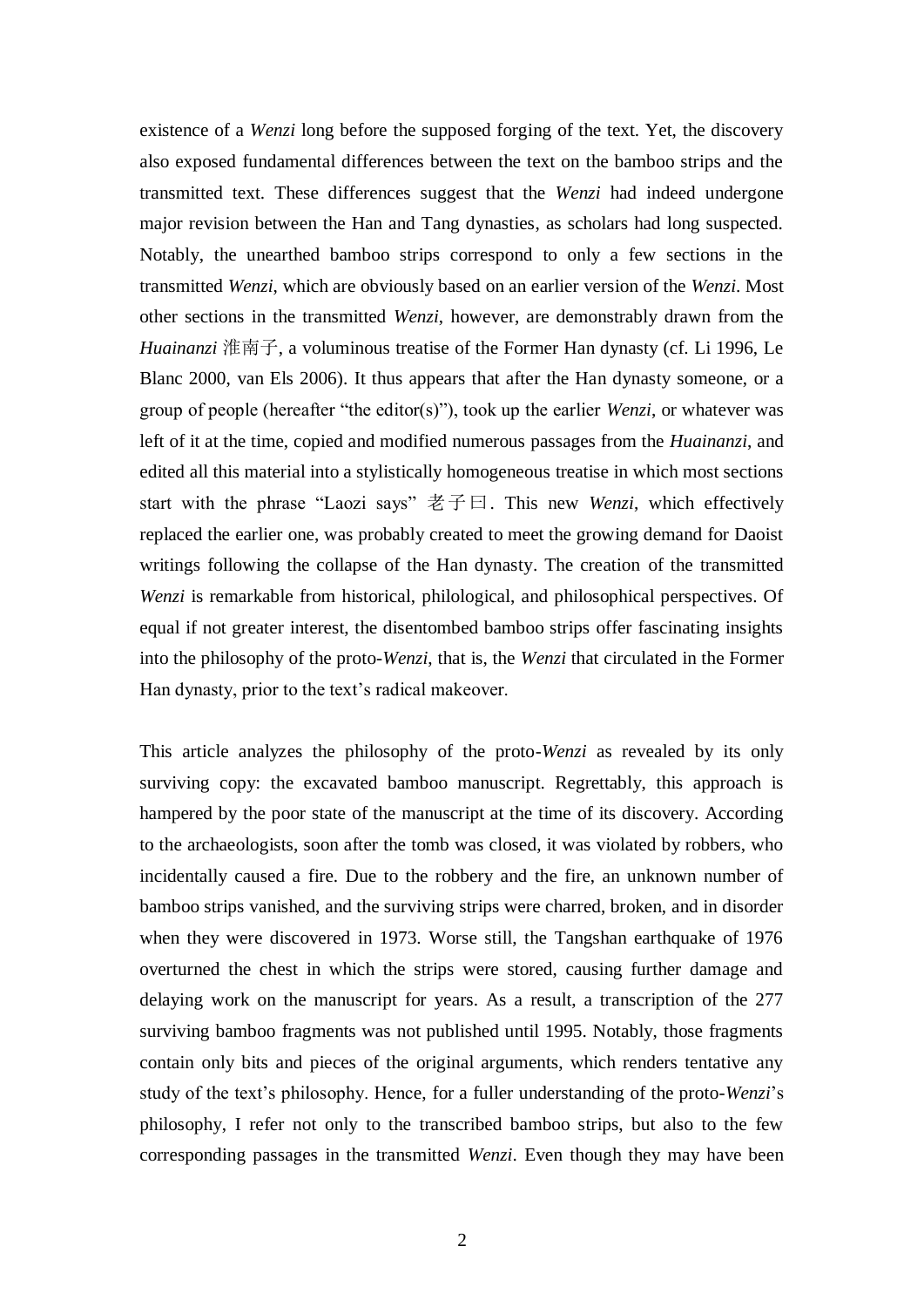modified by the post-Han dynasty editor(s), these passages, clearly based on the proto-*Wenzi*, may throw additional light on the philosophy of that text.

Clues in the bamboo manuscript suggest that the proto-*Wenzi* is likely to have been created in the early Former Han dynasty (Wang 1996, Ho 1998, Zhang 1998, van Els 2006). The text appears to have been conceived as a record of conversations between its two protagonists: King Ping  $\overline{P} \pm$ , presumably the first ruler of the Eastern Zhou dynasty, and his advisor Wenzi  $\overline{\chi}$ . The surviving bamboo strips mention no utterances by other persons. Neither do they contain references to other thinkers or texts, with one notable exception: the *Laozi*. Numerous distinct parallels between proto-*Wenzi* and *Laozi* can be observed. Take, for instance, strips 2262, 0564, 0870, 0593, 0908, and 0775, respectively:<sup>3</sup>

[王曰: "吾聞古聖立天下, 以道立天下, ] King [Ping] asked: "I have heard that the sages of the past founded the empire. They founded the empire in accordance with the Dao

[□何?"文子曰﹕"執一無為。"平王曰﹕] How [did they do that]?" Wenzi answered: "They held on to the One and were non-active." King Ping asked:

地大器也,不可執,不可為,為者販(敗),執者失 [Heaven and] Earth are a large vessel that cannot be held on to and cannot be acted on. Those who act on it, ruin it. Those who hold on to it, lose [it]

是以聖王執一者,見小也;無為者, Therefore, when sage kings hold on to the One, they see the small; when they are non-active,

也, 見小故能成其大功, 守靜□

 $\overline{a}$ 

<sup>3</sup> The four-digit numbers, such as 2262, refer to the transcription of the *Wenzi* manuscript in *Cultural Relics*. The bamboo strips of Dingzhou were found in disorder and the research team assigned a sequential number to each strip before arranging them into texts, which explains why *Wenzi* strips are not numbered consecutively. Square brackets enclosing Chinese graphs indicate that these graphs were present on the bamboo strips, but are no longer legible after the Tangshan earthquake caused further damage to them. These graphs are now available in transcription only, on note cards made prior to the quake. Graphs between round brackets are readings suggested by the editors of the transcription. For example, 販(敗) means that the graph 販 on the bamboo strip should be read as 敗 *bai* 'to ruin'. Modern punctuation in the Chinese text has been added by the editors of the transcription. The  $\Box$  mark in the transcription represents an illegible graph. Occasionally, when the meaning of illegible graphs, or graphs that do not appear on the bamboo strip, can be inferred from the context or from the parallel in the transmitted text, I have inserted such inferences in my translation, between square brackets. Finally, the ∥ symbol represents traces of silk thread that were used to bundle the text.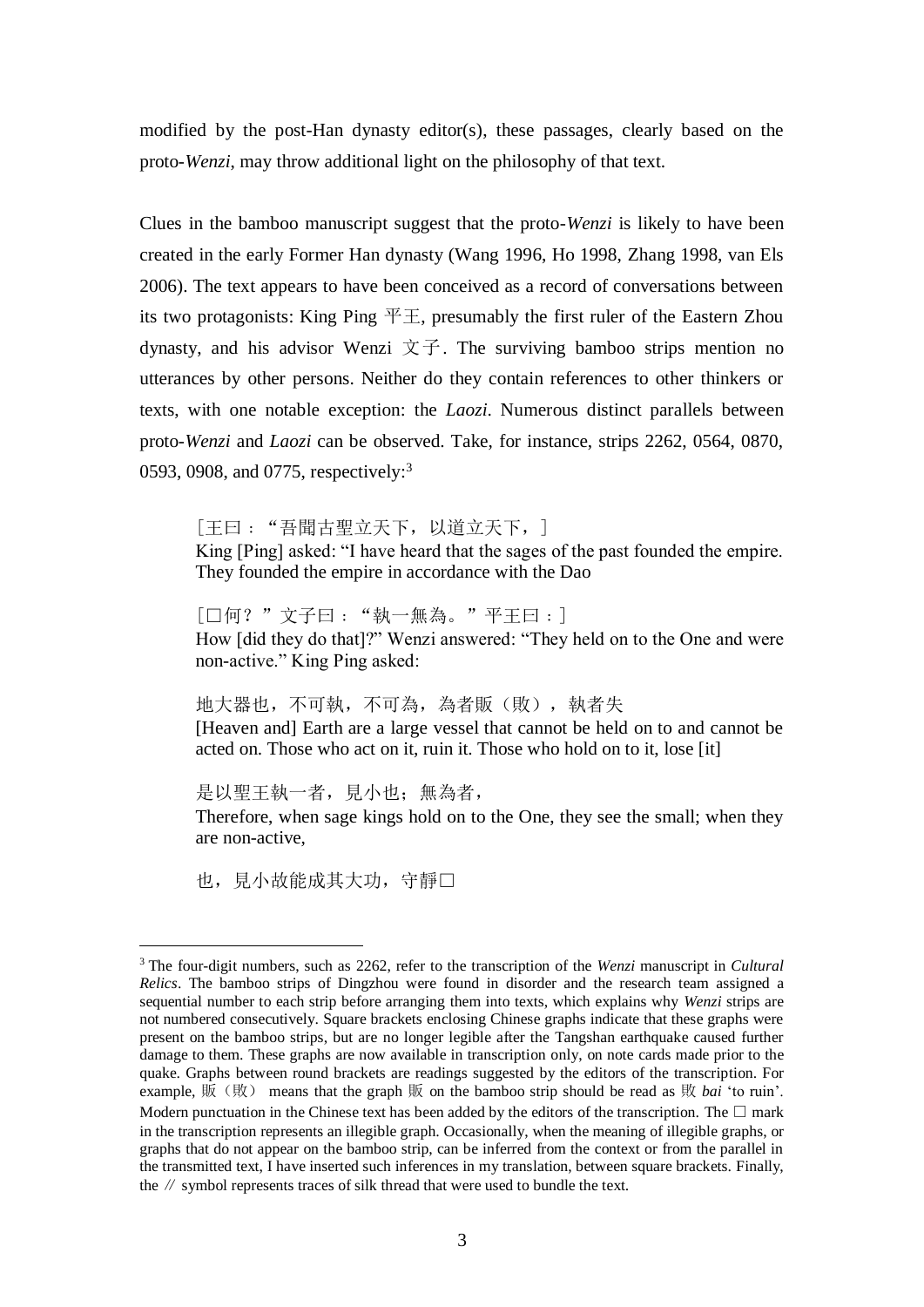By seeing the small, they could succeed in their great achievement. By preserving quietude

下正。"平王曰:"見小守靜奈何?"文子曰: paragon for the empire." King Ping asked: "To see the small and preserve quietude, what does that mean?" Wenzi answered:

Whether or not these bamboo strips originally belonged together in one passage, they all correspond to one section in the transmitted text, *Wenzi* 5.7, where the original protagonists, King Ping and Wenzi, are replaced by Laozi and Wenzi. In other words, the editor(s) changed the discussion from a ruler-advisor context to a master-disciple context. Here is the beginning of *Wenzi* 5.7, with text corresponding to the bamboo strips underlined and the number of each bamboo strip added between square brackets:

文子問曰:古之王者,以道蒞天下[2262],為之奈何?老子曰:執一無 為[0564],因天地與之變化,天下大器也,不可執也,不可為也,為者 敗之,執者失[0870]之。執一者,見小也[0593],小故能成其大也,無 為者,守靜[0908]也,守靜能為天下正[0775]。

Wenzi asked: "The kings of the past founded the empire in accordance with the Dao. How did they do that?" Laozi answered: "They held on to the One and were non-active. They followed Heaven and Earth and transformed with them. The empire is a large vessel that cannot be held on to and cannot be acted on. Those who act on it, ruin it. Those who hold on to it, lose it. Holding on to the One is to see the small. Seeing the small they could succeed in their greatness. Being non-active is to preserve quietude. By preserving quietude they could be paragons for the empire."

Differences between the two *Wenzi*'s (bamboo manuscript and transmitted text) notwithstanding, influence from the *Laozi* is obvious. The concept of "seeing the small" 見小 is explained in what is now *Laozi* 52 as "perspicacity" 明, or the ability to meaningfully interpret minute changes in society as the possible portents of misfortune. The concept of "holding on to the One"  $\frac{4}{3}$  resembles the *Laozi* concepts of "embracing the One" 抱一 or "getting hold of the One" 得一, which are generally interpreted to be a form of meditative practice aimed at achieving union with the Dao 道. The concept of "being non-active" 無爲 plays a vital role in the philosophy of *Laozi*. The phrase "to found the empire in accordance with the Dao" 以 道立天下 occurs verbatim in *Laozi* 60. The idea of "becoming a paragon for the empire" 為天下正 through "preserving quietude" 守靜 derives from *Laozi* 45. And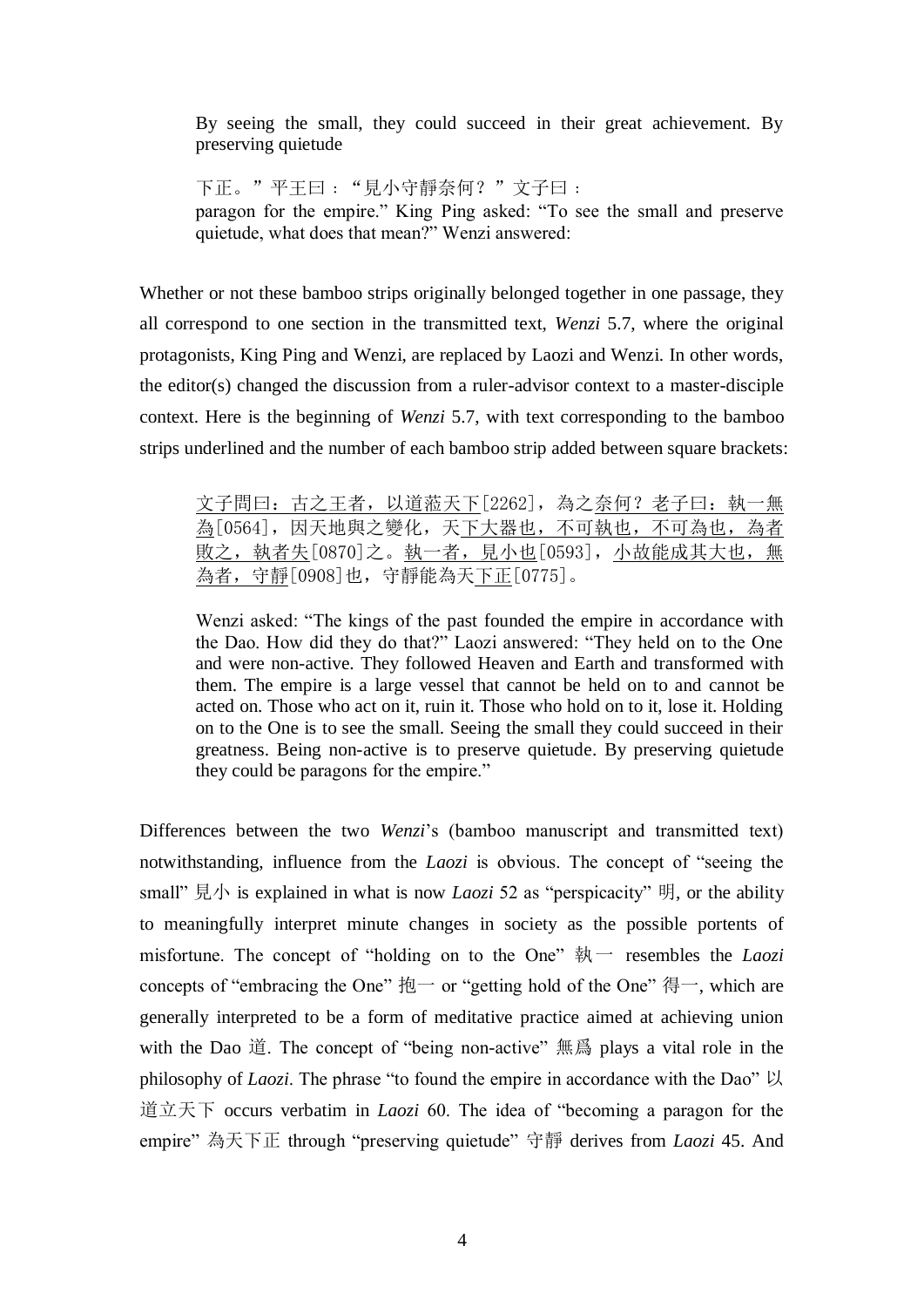the idea of the world as a large vessel that "cannot be held on to"  $\overline{A}$   $\overline{H}$   $\overline{H}$  is a reference to *Laozi* 29.

The numerous references to the *Laozi* throughout the bamboo manuscript (cf. Ding 2000: 31-37, 70-72) suggest that the proto-*Wenzi* was profoundly inspired by that text. Like the *Laozi*, the proto-*Wenzi* advocates a philosophy of quietude, in which the ruler should not try to actively control the empire, but simply follow the natural course of things. He must be perceptive and observe small but possibly disruptive changes in his realm, and respond to them in an unassertive, tranquil manner.

That *Laozi* is the principal source of inspiration for the proto-*Wenzi* does not preclude differences between the two texts. Notably, the proto-*Wenzi*'s treatment of the *Laozi* is neither exhaustive nor systematic. Distinctive *Laozi* notions such as "simplicity"  $\#$ , "spontaneity" 自然 and "knowing contentment" 知足, are not mentioned on the surviving *Wenzi* bamboo strips. Conversely, the unearthed bamboo strips approvingly speak of terms that the *Laozi* rejects, such as "humaneness" 仁, "righteousness" 義 and "wisdom" 智. Indebtedness to the *Laozi* clearly did not stop the author(s) of the proto-*Wenzi* from promoting ideas that, at least on a first reading, run counter to its main source.

The following sections present the main aspects of the proto-*Wenzi*'s philosophy, with a focus on its intricate relationship with the *Laozi*. They show that the proto-*Wenzi* advocates a philosophy of quietude, not only in terms of its content, but also through the rhetoric it uses to create a harmonious synthesis of diverse, and at times even incompatible, ideas.

#### <span id="page-4-0"></span>**1. The Dao**

Utterances by the King Ping character in the excavated *Wenzi* manuscript are normally brief and formal, but occasionally they are animated and emphatic, as on bamboo strip 0976:

□者。"平王曰﹕"[善。好乎道,吾未嘗聞道也。]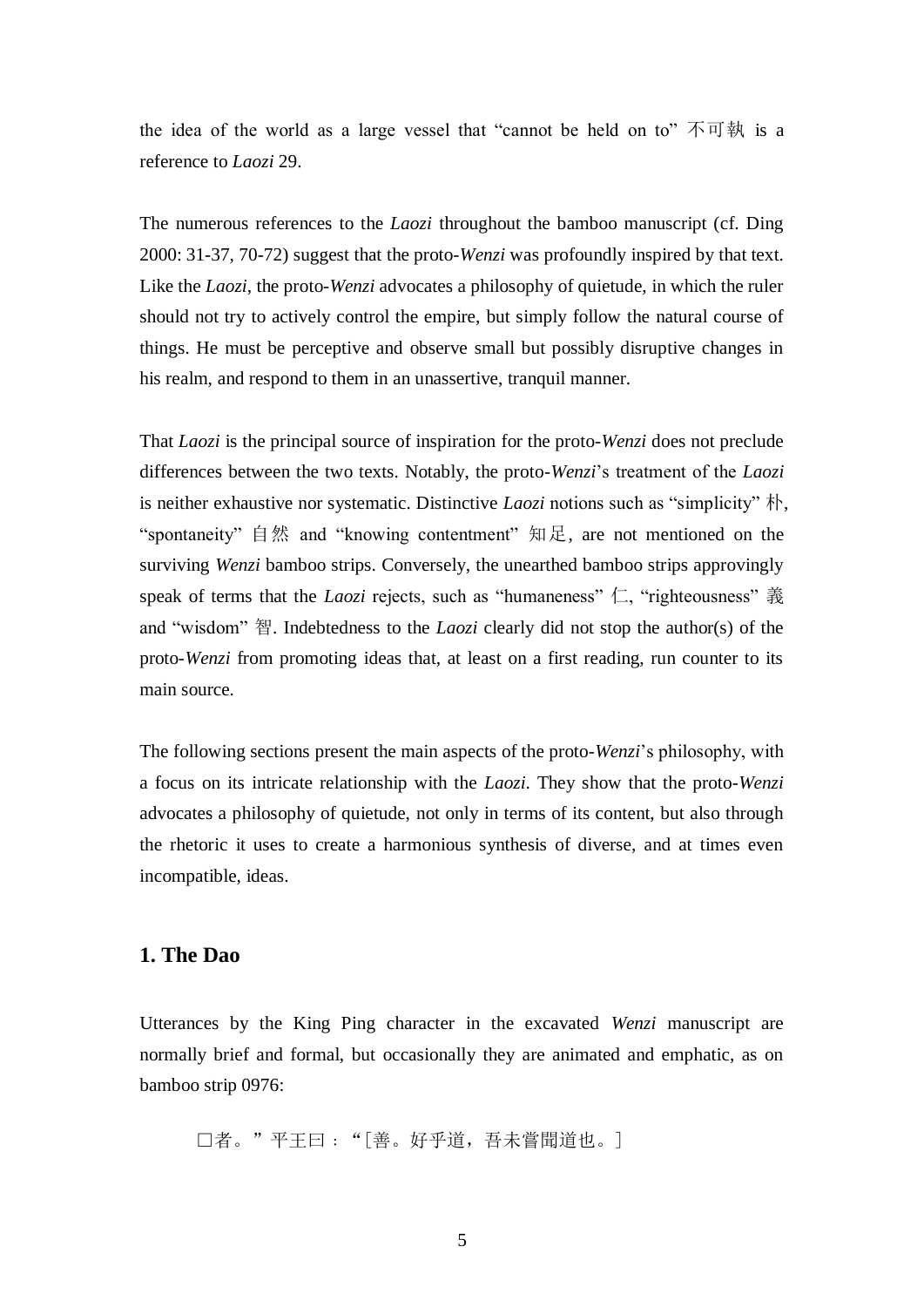the one who ... ." King Ping exclaimed: "Excellent! I am fond of the Dao, though I have never been properly informed of the Dao."

This euphoric statement emphasizes the importance of the Dao 道 in the proto-*Wenzi*. In fact, the Dao appears to constitute the basis of the text's worldview. Two aspects of the Dao can be discerned from the bamboo fragments: (1) its cosmogonical dimensions, and (2) its political applications.

(1) The proto-*Wenzi* describes the Dao as the source of all things, for instance on bamboo strips 2466 and 0722:

生者道也, 養口 That which engenders, is the Dao. [That which] nourishes

[子曰﹕"道產之,德畜之,道有博] [Wen]zi answered: "The Dao produces them; Virtue nurtures them. In the Dao, there is profundity

Alluding to *Laozi* 51, these two fragments suggest that the Dao and Virtue engender and nurture all things, respectively. The Dao, in other words, is the cosmogonical source of all things, and all things depend on it for their birth and growth, as also expressed on bamboo strips 1181, 0792 and 2469:

元也,百事之根 the origin  $[\dots]$ , the root of all tasks 生,侍之而成,侍 life, they depend on it for completion, and they depend

而生,侍之而成, and life, they depend on it for completion,

The Dao, while not mentioned on these broken bamboo strips, is almost certainly meant here, as the corresponding lines in section 5.1 of the transmitted *Wenzi* show:

夫道者,德之元,天之根[1181],福之門。萬物待之而生,待之而成, 待[0792/2469]之而寧。

Now, the Dao is the origin of Virtue, the root of heaven and the gate to good fortune. All things depend on it for their birth, they depend on it for their completion and they depend on it for their well-being.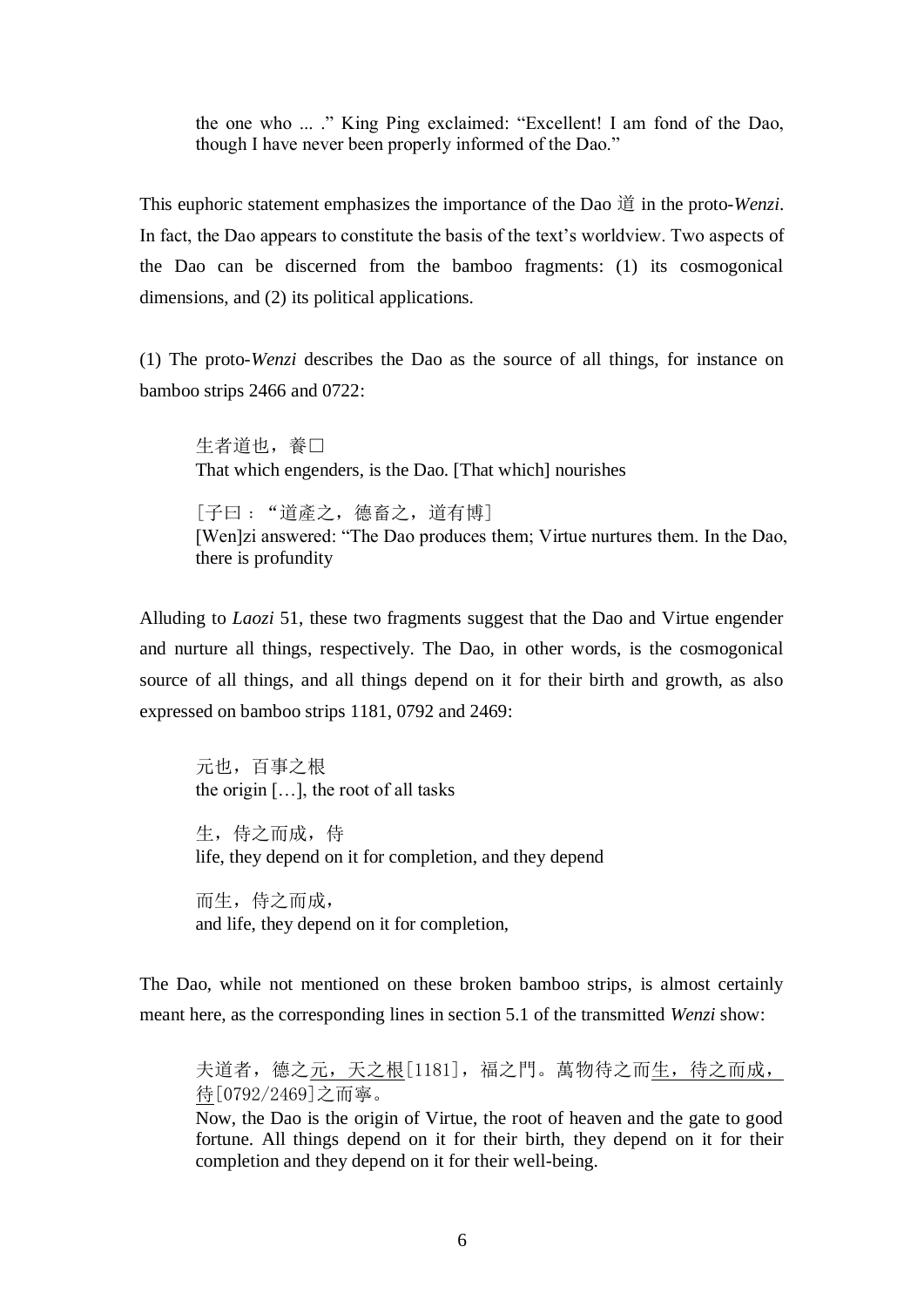The underlying cosmogonical principle here, as in *Laozi* 34, is that the Dao creates all things and that all things are therefore dependent on it for their existence.

(2) The political dimensions of the Dao receive even more attention in the proto-*Wenzi*, as King Ping's interest in the Dao is mostly pragmatic. For instance, he worries about "the mistake of lacking the Dao" 無道之過 (on bamboo strip 0780). Wenzi warns him that "those who occupy the throne while lacking the Dao are thieves of the world" 毋道立者天下之賊也 (2442) and that if he "does not steer the people by means of the Dao, they will abandon him and disperse" 不御以道則民離散 (0876). Conversely, Wenzi asserts that "rulers who posses the Dao are raised by Heaven, supported by Earth, and assisted by the spirits" 有道之君, 天舉之, 地勉之, 鬼神 輔 (0569) and that if the ruler is careful not to lose the Dao, he will lead the realm away from disorder, so that "the whole world will submit itself to him" 天下皆服 (0590). Such statements, however fragmentary, demonstrate the text's concern for the Dao as the guiding principle in the political realm.

If the ruler wants to rule in accordance with the Dao, he must emulate "the Dao of Heaven" 天之道, or the Dao as it appears in the natural world around us. The Dao of Heaven represents a process of natural growth that must be taken as a model for moral conduct. Consider these bamboo fragments (0581, 2331, 1178, 0871, and 0912):

產于有,始于弱而成于強,始于柔而 was produced in "being." It began as weak and reached completion as strong. It began as soft and

于短而成于長, 始寡而成于眾, 始 as short and reached completion as long. It began as few and reached completion as many. It began

之高始于足下,千[方之群始于寓強], a height of […] begins from under the feet, a crowd of a thousand sides begins with sheltering the strong

聖人法于天道,[民者以自下], Sages emulate the Dao of Heaven, those who belong to the common people take this to lower themselves

卑、退、斂、損,所以法天也。"平王曰: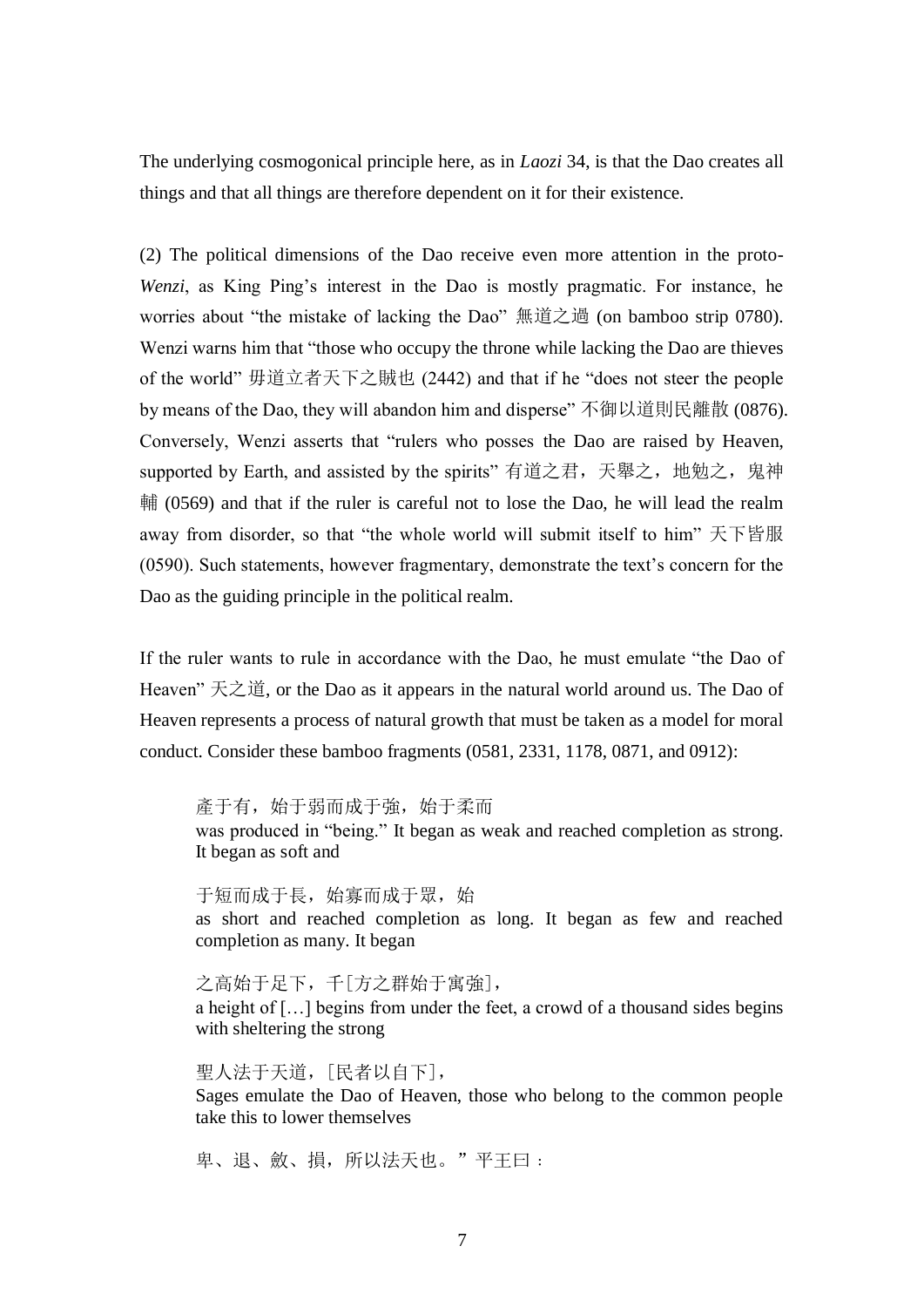humility, retreat, restraint and reduction is what they use to emulate Heaven." King Ping asked:

These thematically related bamboo fragments appear to belong together, for they occur, slightly modified, in one section, *Wenzi* 5.1, of the transmitted text:

夫道者,原產有始,始於柔弱,成於剛強[0581],始於短寡,成於眾長 [2331],十圍之木始於把,百仞之臺始於下[1178],此天之道也。聖人 法之,卑者所以自下[0871],退者所以自後,儉者所以自小,損之所以 自少,卑則尊,退則先,儉則廣,損[0912]則大,此天道所成也。

Now, the Dao in its original production has a beginning. It begins as soft and weak and reaches completion as hard and strong. It begins as short and few and reaches completion as many and long. A tree of ten armlengths in circumference begins as the size of a fist, a tower of one hundred feet in height begins at the base. This is the Dao of Heaven. Sages emulate this: through humility they lower themselves, through retreat they position themselves behind, through restraint they make themselves small and through reduction they make themselves few. By being humble they are honored, by retreating they advance, by restraining themselves they expand and by reducing they grow large. This is brought about by the Dao of Heaven.

With references to the idea of growth in *Laozi* 64, this passage describes the natural patterns of growth from small to large, short to long, weak to strong, and so on. Rulers should emulate this as a model for good conduct. If they want to aim high, they should lower themselves, position themselves behind, and make themselves small. If they sincerely practice becoming humble and small, they may eventually become mighty and exalted.

This idea of natural growth through the Dao is also expressed on bamboo strip 0916, which, again, borrows imagery from the *Laozi*:

江海以此道為百谷王,故能久長功。

The rivers and seas are kings of the hundred valleys because of this Dao. Therefore they can extend their achievements for a long time

This statement praises rivers and seas for their low position, as does *Laozi* 66. Rivers aimlessly flow downhill and tributaries spontaneously flow into them. Seas are naturally positioned below and all the streams eventually discharge into them. The rivers and seas serve as a metaphor for the ruler, who should strive to go with the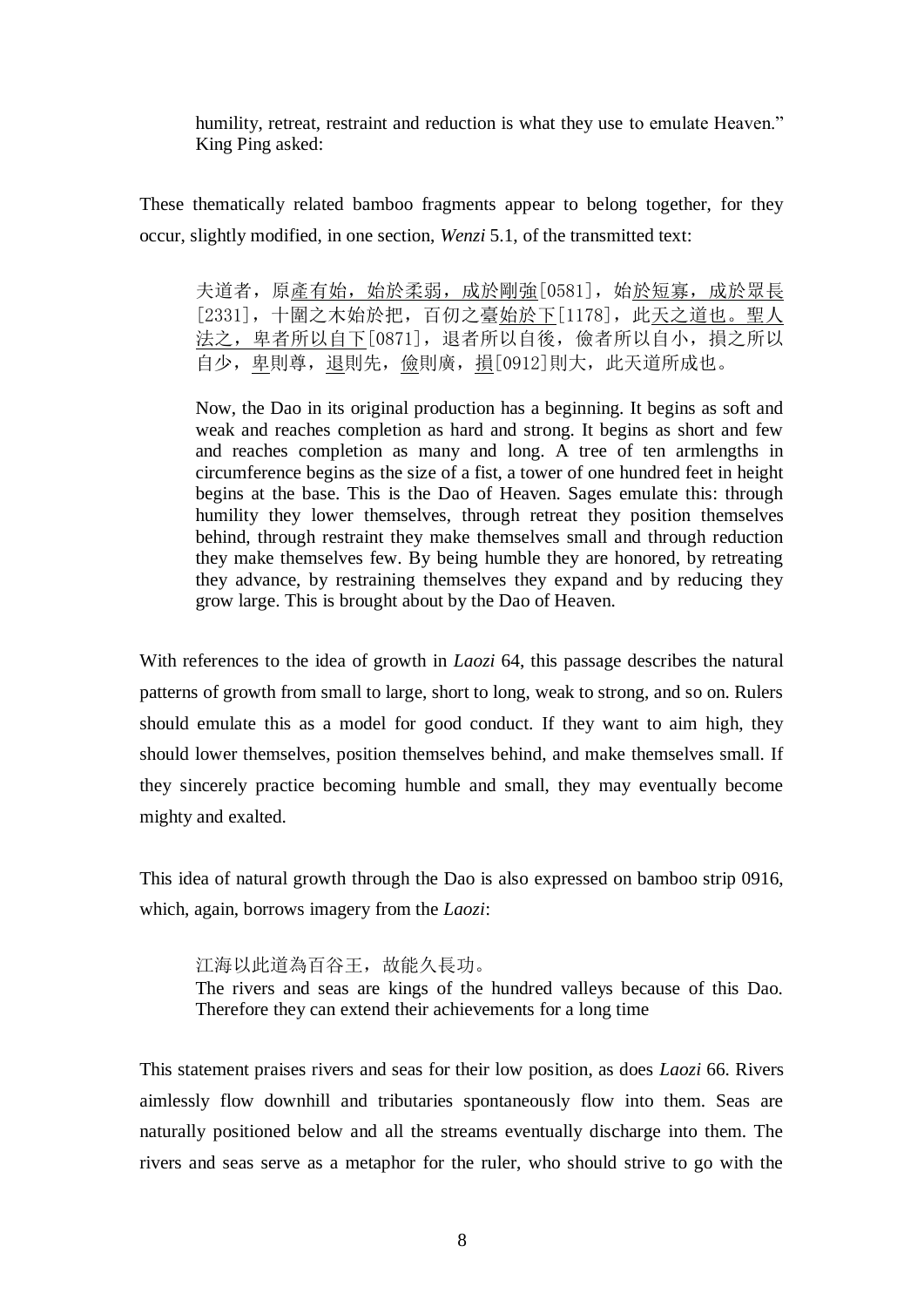natural flow of things and position himself below, and thereby naturally and aimlessly gain the support of the masses.

# <span id="page-8-0"></span>**2. The Four Guidelines**

In the proto-*Wenzi*, the Dao is closely connected with Virtue 德. These two concepts often occur together, as when the text states, "the Dao produces them; Virtue nurtures them." Once the Dao has given birth to the things, Virtue takes care of their growth. In this manner, the Dao and Virtue are complementary forces in the existence of all beings. The two concepts also occur as a binominal compound, for example on strips 2255 and 2252:<sup>4</sup>

[平]王曰﹕"子以道德治天下,夫上世之王 King Ping asked: "You may rule over the empire in accordance with the Dao and Virtue, but among the kings of the previous generations

□使桀紂脩道德,湯[武唯(雖)賢,毋所建] ... if Jie and Zhou had cultivated Dao and Virtue, then Tang and Wu, no matter how worthy they were, would have had no occasion to establish

The compound "the Dao and Virtue" is probably to be understood as broadly meaning "morality," since the text suggests that if the tyrants Jie and Zhou had not been immoral, they could have avoided their miserable fates. Notably, the surviving bamboo fragments appear to mention the concept of Virtue and the compound, the Dao and Virtue, interchangeably in similar contexts. Hence, the distinction between Virtue used as a individual concept or in combination with Dao is probably just a matter of degree.

The proto-*Wenzi* associates Virtue not only with the Dao, but also with humaneness, righteousness and propriety. Consider these bamboo fragments (2466, 0600, 2259, 0591, 0895/0960, and 0811):

生者道也, 養口

 $\overline{a}$ 

<sup>4</sup> Liu Xiaogan (1994: 4-16) demonstrates that the Dao and Virtue first began to circulate in mutual conjunction in late Warring States texts. The combined mention of the two terms as a binominal compound on the bamboo strips is one of the indications of the proto-*Wenzi*'s late provenance.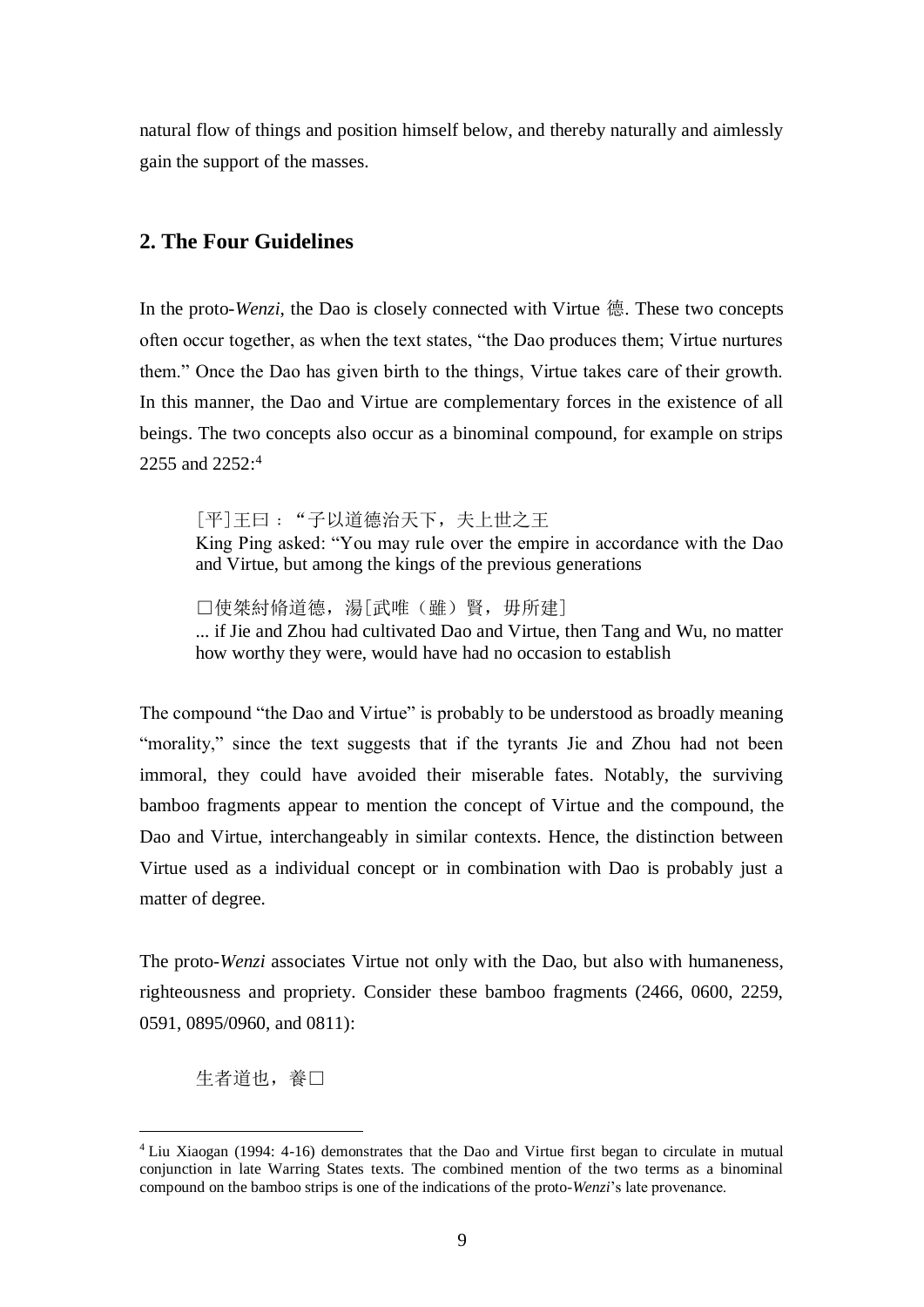That which engenders, is the Dao. [That which] nourishes

[不慈不愛],不能成遂,不正 If you do not show kindness and care, they cannot be successful. If you do not make them upright

之所畏也, 禮者民之所口也。此四 is what they hold in awe, and propriety is what the people [X]. These four

踰節謂之無禮。毋德者則下怨,無 exceeding the regular intervals is called "lacking propriety." Without Virtue, those below will feel resentment. Without

則下諍,無義則下暴,無禮則下亂。四 those below will forward criticism. If he lacks righteousness, those below will be violent. If he lacks propriety, those below will rebel. If these four

□立,謂之無道,而國不 ... are not established, this is called "lacking the Dao" and when the realm does not

These fragments, in particular the latter ones, may have originally belonged together, for they all correspond to a coherent argument in one section of the transmitted text, *Wenzi* 5.3. This section collectively refers to Virtue, humaneness, righteousness and propriety as "the four guidelines" 四經:

故脩其德則下從令,脩其仁則下不爭,脩其義則下平正,脩其禮則下尊 敬,四者既,國家安寧。故物生者道也[2466],長者德也,愛者仁也, 正者義也, 敬者禮也。不畜不養, 不能遂長, 不慈不愛, 不能成遂, 不 正[0600]不匡,不能久長,不敬不寵,不能貴重。故德者民之所貴也, 仁者民之所懷也,義者民之所畏也,禮者民之所敬也,此四[2259]者, 文之順也, 聖人之所以御萬物也。君子無德則下怨, 無[0591]仁則下 爭,無義則下暴,無禮則下亂,四[0895/0960]經不立,謂之無道 [0811],無道不亡者,未之有也。

Therefore, if you cultivate Virtue, those below will follow orders. If you cultivate humaneness, those below will not contend. If you cultivate righteousness, those below will be fair and upright. If you cultivate propriety, those below will be honorable and respectful. Once all four are cultivated, the realm will be secure and calm.

Therefore, what engenders things is the Dao, what makes them grow is Virtue, what makes them caring is humaneness, what makes them upright is righteousness, and what makes them respectful is propriety. If you do not nurture or rear them, they cannot be brought up. If you do not show kindness and care, they cannot be successful. If you do not make them upright and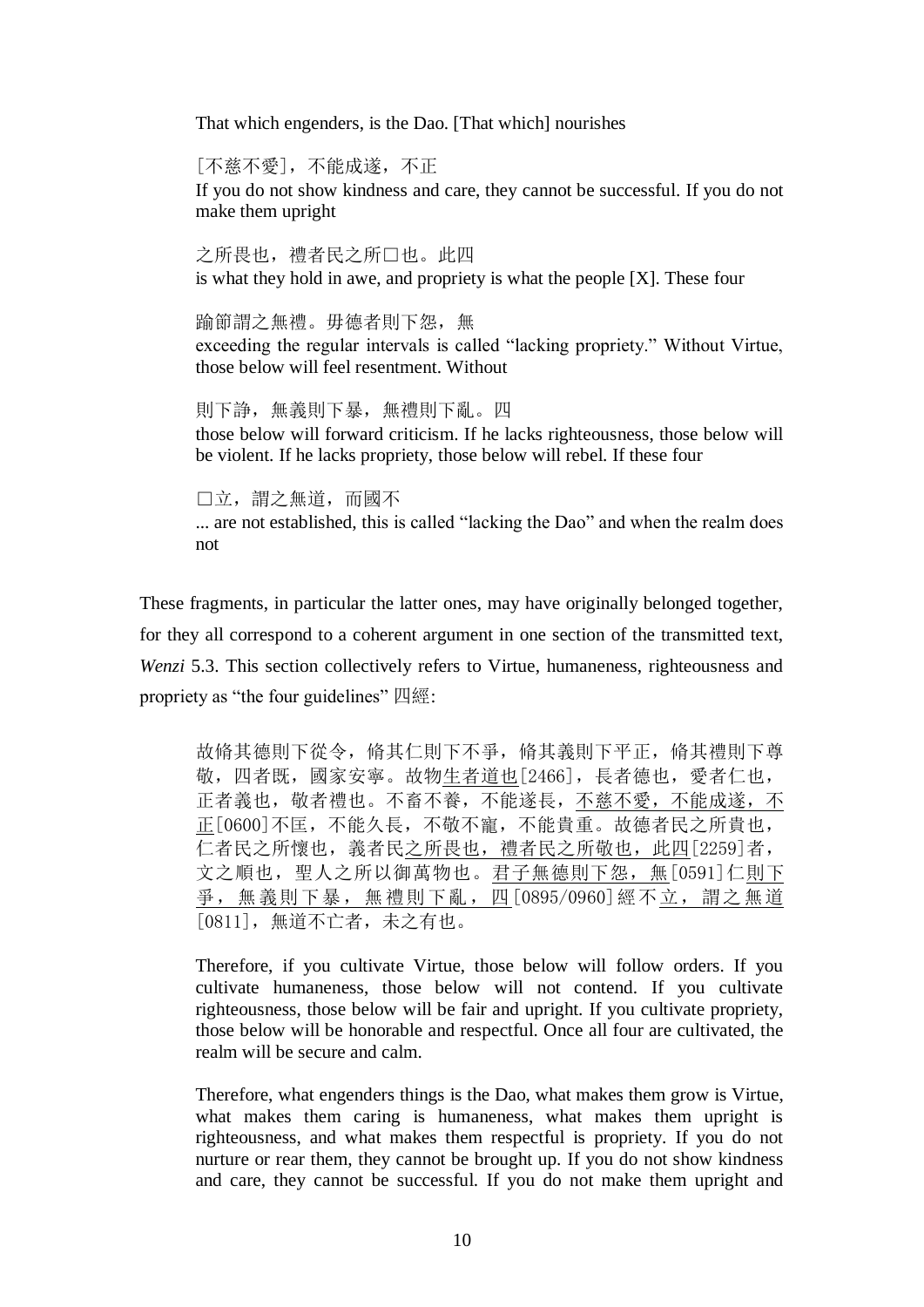irreproachable, they cannot live long. If you do not make them respectful and honorable, they cannot be valued highly.

Therefore, Virtue is what the people value, humaneness is what the people cherish, righteousness is what the people hold in awe, and propriety is what the people respect. These four are the sequence of cultivation and the means whereby the sage steers all things. If the ruler lacks Virtue, those below will feel resentment. If he lacks humaneness, those below will contend. If he lacks righteousness, those below will be violent. If he lacks propriety, those below will rebel. If these four guidelines are not established, this is called lacking the Dao. It has never occurred that someone who lacked the Dao did not perish.

The text puts the ultimate responsibility of implementing the four core values with the ruler. He should, for example, nurture those below him and show kindness and care, because otherwise the predicted negative consequences will materialize.

Each of the four guidelines has its own function: Virtue is valued because it makes the people grow; if it is properly applied, they will follow orders; otherwise, they will feel resentment. Humaneness is cherished because it helps the people care for others; if humaneness is properly applied, they will not contend; otherwise, they will engage in disputes. Righteousness is held in awe and if it is properly applied, the people will be fair and honest; otherwise, they will be violent. Finally, propriety is revered because it generates respect; when properly applied, people will be honorable and reverent; otherwise, they will rebel.

The four guidelines constitute a major difference between the proto-*Wenzi* and the *Laozi*. In the proto-*Wenzi*, each quality is indispensable in the process of bringing order to the realm. In the *Laozi* this is much less the case. For example, *Laozi* 38 states that the ruler should turn to Virtue only when he has *lost* the Dao, to humaneness only when he *no longer has* Virtue, and so on. The *Wenzi* sets the same hierarchy for the four qualities, but it only agrees with the *Laozi* on their succession, not on their regression. In the *Wenzi*, one quality is not worth more or less than another. The ruler needs all four. Indeed, when taken together, they are of equal importance to the Dao since failing to establish them equals lacking the Dao.

Notably, the *Laozi* in its various manifestations is not consistent in its views on humaneness, righteousness, and propriety. The Guodian 郭店 tomb (closed before 278 BCE) yielded three bamboo manuscripts, the precursors of what was later to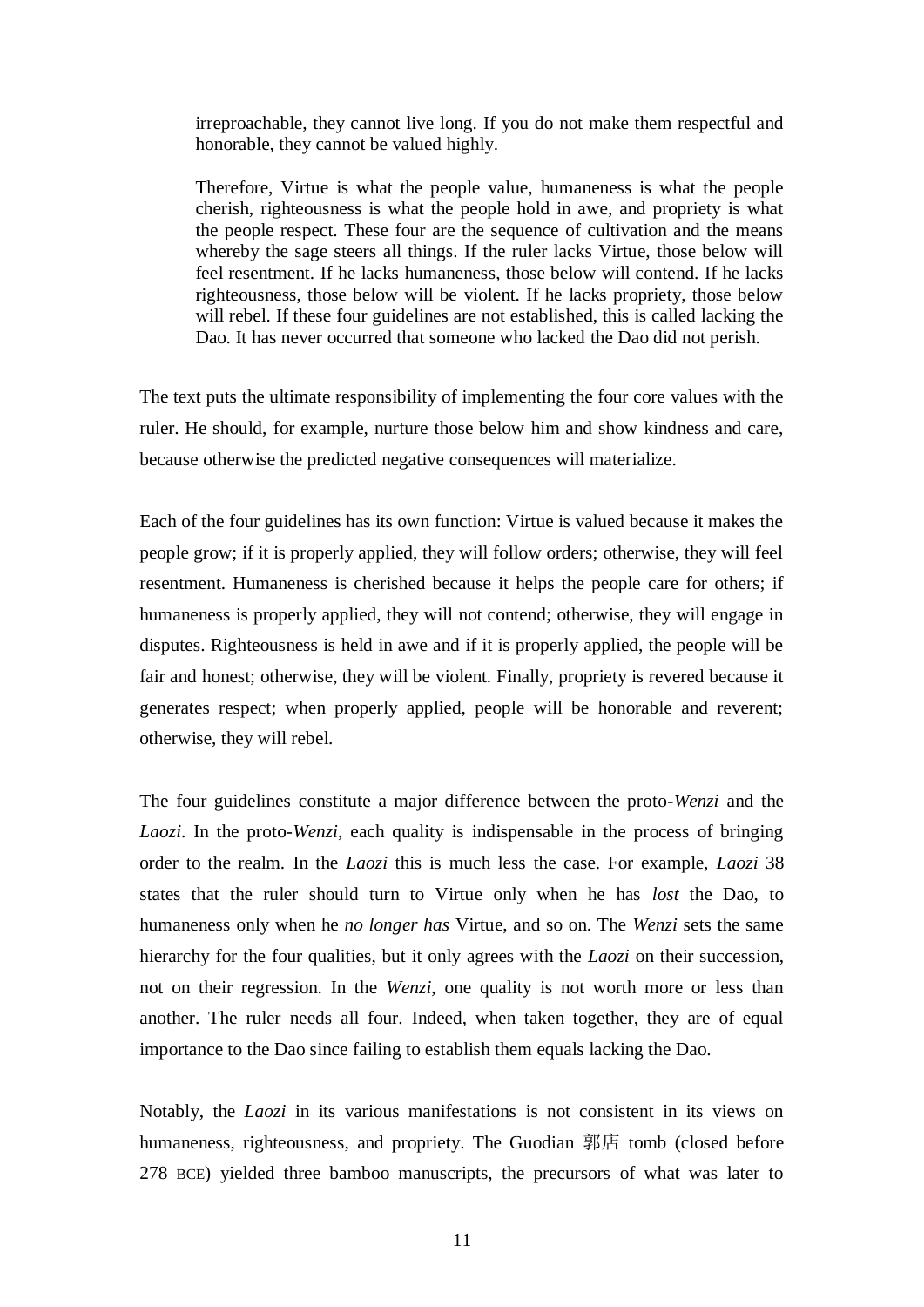become the *Laozi*, that hardly mention humaneness, righteousness and propriety at all. For instance, the passage that is now *Laozi* 38, on the regression of humaneness, righteousness and propriety, does not appear in the Guodian texts. Criticism of these three values appears to have been introduced into the *Laozi* after the Guodian tomb was closed, most likely in response to growing importance attached to these notions by other thinkers, especially those in the Confucian line of thought (Qiu 2000: 61, Henricks 2000: 12-14). In the early Former Han dynasty, the tentative time of the proto-*Wenzi*'s creation, the *Laozi* already included this anti-Confucian polemic. Indeed, the two *Laozi* silk manuscripts discovered at Mawangdui 馬王堆 (closed in 168 BCE), open with what is now *Laozi* 38. The proto-*Wenzi* adopts the conceptual framework offered by the new polemical *Laozi*, that is, it mentions the four guidelines in the same succession, but distances itself from the *Laozi*'s harsh rhetoric. Instead, it appears to subscribe to contemporaneous positive appraisals of humaneness, righteousness, and propriety, so as not to affront fellow-thinkers who advocated these notions, while adapting their conceptual meaning according to its own persuasions. In so doing, the proto-*Wenzi* promotes ideas that run counter to the *Laozi*, its primary source. The most striking example in this respect is propriety. The *Laozi* rejects propriety as the lowest of all qualities, claiming that it "stands at the head of rebellions" 亂之首, but the proto-*Wenzi* asserts the very opposite: if the ruler "lacks propriety, those below him will rebel" 無禮則下亂 (0895/0960).

#### <span id="page-11-0"></span>**3. Sageliness and Wisdom**

Perspicacity is another crucial element in the quietist philosophy of the proto-*Wenzi*. If the ruler does not want to have his reign disturbed by invasions, uprisings, or other calamities, he must perceive their very roots, so as to manage them at an early stage and in a deftly imperceptible manner. To describe this perspicacity, the proto-*Wenzi* uses, as we have seen, the *Laozi* concept of "seeing the small"  $\exists \Box \neg \Box$ . In this connection, it also uses the two concepts of "sageliness" 里 and "wisdom" 智, as on these bamboo strips (0896/1193, 0803, 1200, 0765, 0834, 0711):

知。"平王曰:"何謂聖知?"文子曰:"聞而知之聖也 wisdom." King Ping asked: "What is meant by sageliness and wisdom?" Wenzi answered: "To hear something and recognize it is sageliness.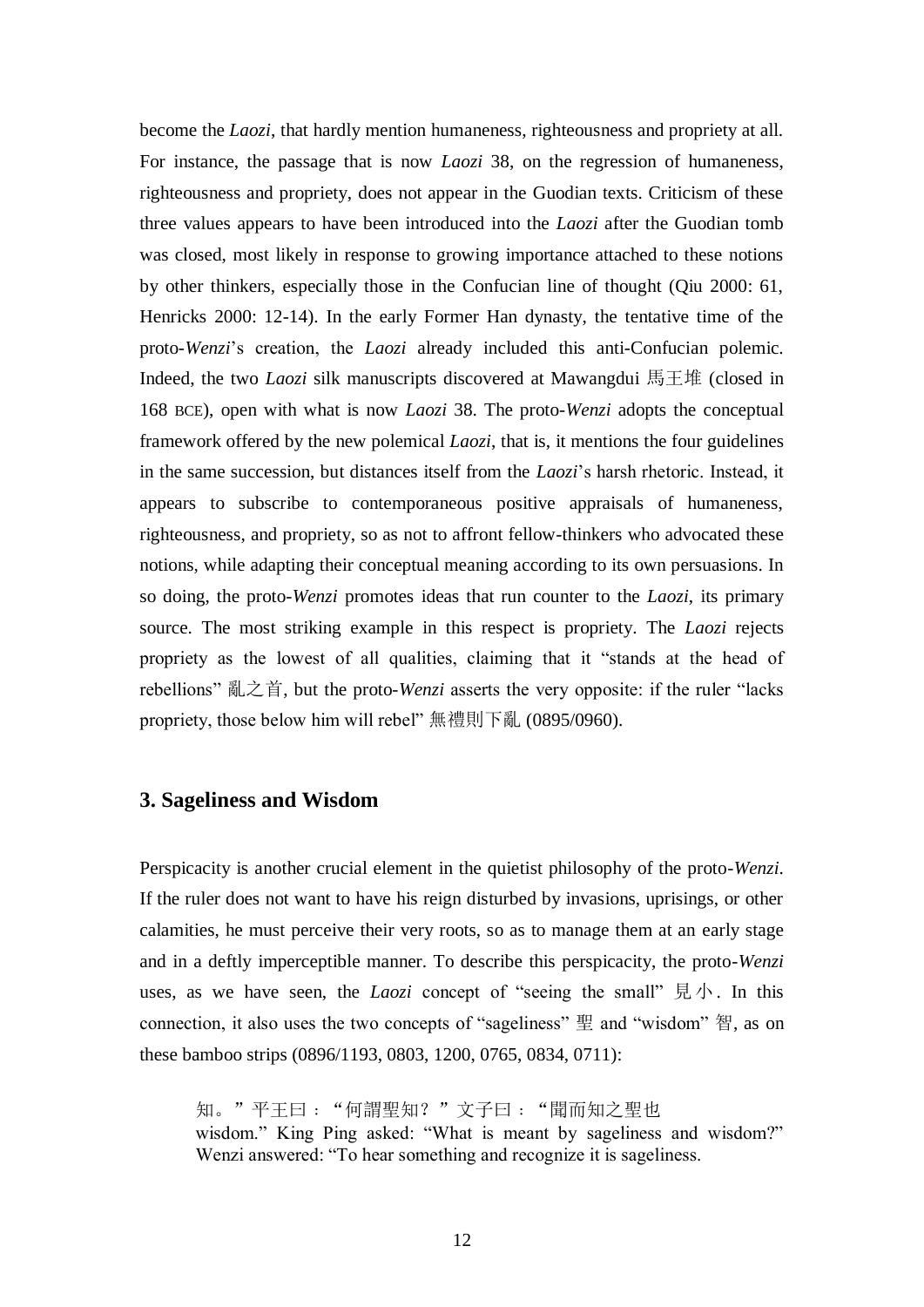知也。故聖者聞∥ is wisdom. Therefore, the sagely man hears

而知擇道。知者見禍福 and knows how to adjust the way. The wise man sees fortune and misfortune

[刑],而知擇行,故聞而知之,聖也。 shape and knows how to adjust conduct. Therefore, to hear something and recognize it is sageness.

知也成刑(形)者,可見而 is knowledge. That which takes shape can be seen and

未生,知者見成 has not yet appeared. The wise man sees [things] taking

The text on these bamboo strips can be found, in modified form, in this section of the transmitted text, *Wenzi* 5.5:

文子問聖智。老子曰:聞而知之,聖也[0896/1193],見而知之,智也。 聖人嘗聞[0803]禍福所生而擇其道,智者嘗見禍福[1200]成形而擇其行 [0765],聖人知天道吉凶,故知禍福所生,智者先見成形[0834],故知 禍福之門。聞未生聖也,先見成[0711]形智也,無聞見者,愚迷。

Wenzi asked about sageliness and wisdom. Laozi answered: "To hear something and recognize it is sageliness. To see something and recognize it is wisdom. The sagely man constantly hears of where fortune and misfortune appear and adjusts his way accordingly. The wise man constantly sees fortune and misfortune taking shape and adjusts his conduct accordingly. The sagely man recognizes the good and ill portents of the Dao of Heaven and therefore knows where fortune and misfortune appear. The wise man foresees their taking shape and therefore knows the gate to fortune or misfortune. To hear what has not yet appeared is sageliness. To foresee something taking shape is wisdom. Those who lack both hearing and sight are stupid and confused."

The concepts of sageliness and wisdom also feature prominently in the *Analects* 論語, *Mencius* 孟子, *Xunzi* 荀子, *Doctrine of the Mean* 中庸, *Essay on the Five Forms of Moral Conduct* 五行篇 (the *Essay* for short), and other texts. The proto-*Wenzi*'s explanation of sageliness and wisdom is most similar to that in the *Essay*, a long-lost text for which manuscript copies were found in the Guodian and Mawangdui tombs. The proto-*Wenzi* and the *Essay* both juxtapose sageliness and wisdom, relate them to hearing and sight, regard them as extra sensitive forms of sensory perception, and use the phrases "to hear something and recognize it is sageness" 聞而知之, 聖也 and "to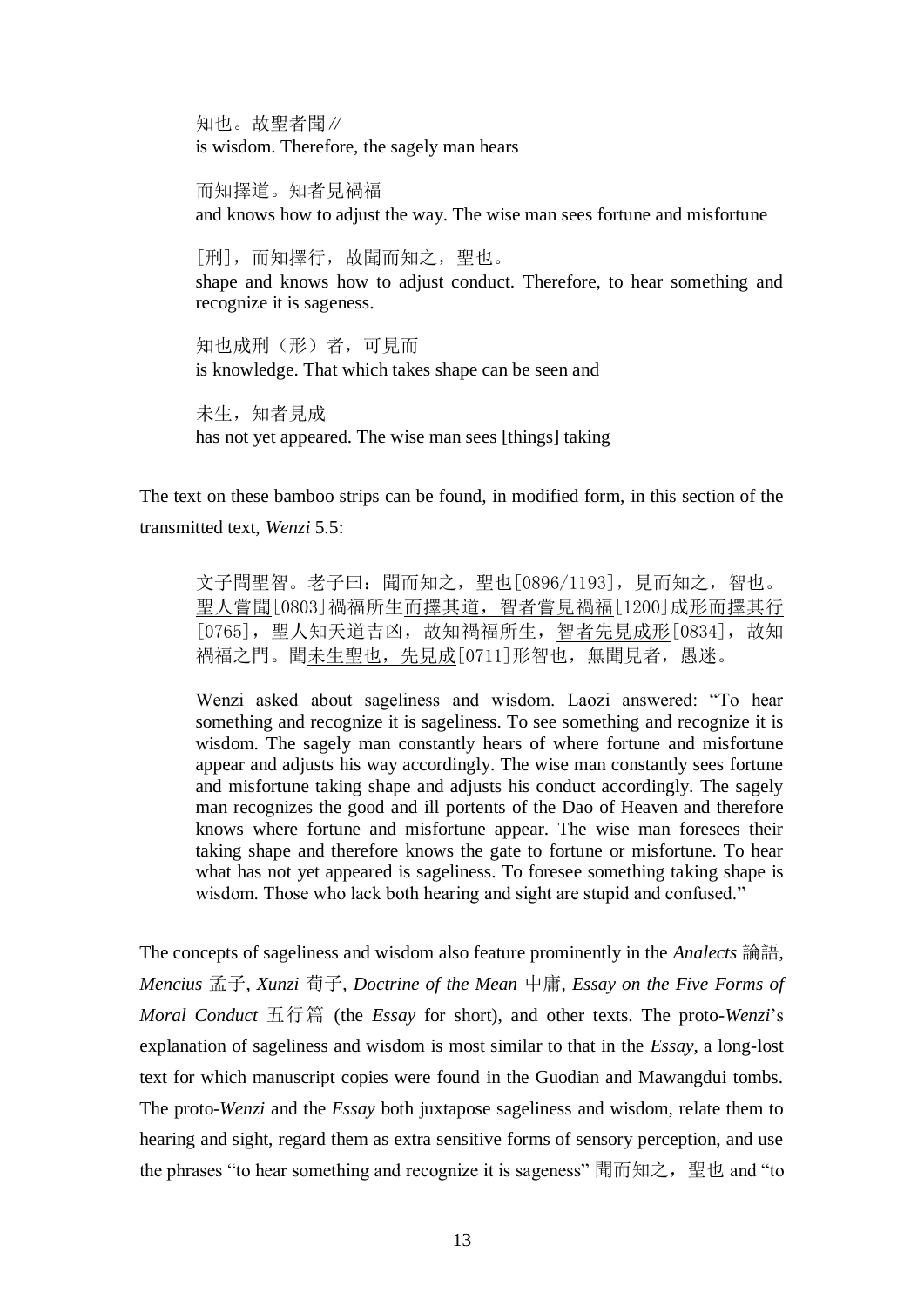see something and recognize it is wisdom" 見而知之, 智也 to express this idea. In both texts, sageliness is no ordinary form of hearing, but full awareness of what one hears, and wisdom no ordinary seeing, but full awareness of what one sees.

Despite these similarities between the two texts, there are notable differences. The *Essay* is essentially a text on improving moral conduct (Csikszentmihalyi 2004). It advocates the development of human character through the cultivation of five forms of proper conduct, with sageliness and wisdom as the highest forms. The proto-*Wenzi* is a policito-philosophical text in which these concepts are explained to a ruler (King Ping) and related to fortune and misfortune (two crucial terms that do not occur in the *Essay*). Fortunate and unfortunate events can be perceived through ordinary hearing or sight, but those who perceive them through sageliness and wisdom reach a deeper awareness. Ordinary people, using plain hearing and sight, perceive instances of fortune and misfortune only after they have appeared, and when it is too late to take action. They notice a rebellion only after it is well under way. Wisdom foresees fortune and misfortune; sageliness recognizes their earliest whisper. The ruler who masters these two is able to manage problems well before a crisis takes shape. As a result, the realm remains calm with only the perspicacious ruler knowing what had been brewing.

The proto-*Wenzi* may have borrowed the notions of sageliness and wisdom from earlier expositions on this topic, but it changed their conceptual meaning. Ignoring their original connotation of the highest forms of moral conduct, it sees them instead as modes of acute awareness that allows the ruler to foresee and prevent misfortune. In espousing these concepts in its worldview, the proto-*Wenzi* challenges the *Laozi*'s evaluation of them. While the earliest surviving versions of the *Laozi*, the three Guodian manuscripts, make little mention of sageliness and wisdom, later versions, like the two Mawangdui silk manuscripts of the early Former Han dynasty, denounce these ideas. For example, *Laozi* 19, the same chapter that condemns humaneness and righteousness, also urges the reader to "exterminate sageliness and discard wisdom" 絕聖棄智; and *Laozi* 65 criticizes those who "use wisdom to govern the realm" 以智 治國 as being "thieves of the realm" 國之賊. The proto-*Wenzi*, conversely, argues that those who lack these qualities are ignorant. Once the *Laozi* had reached a standardized form, full of anti-Confucian polemic, the proto-*Wenzi* seems to respond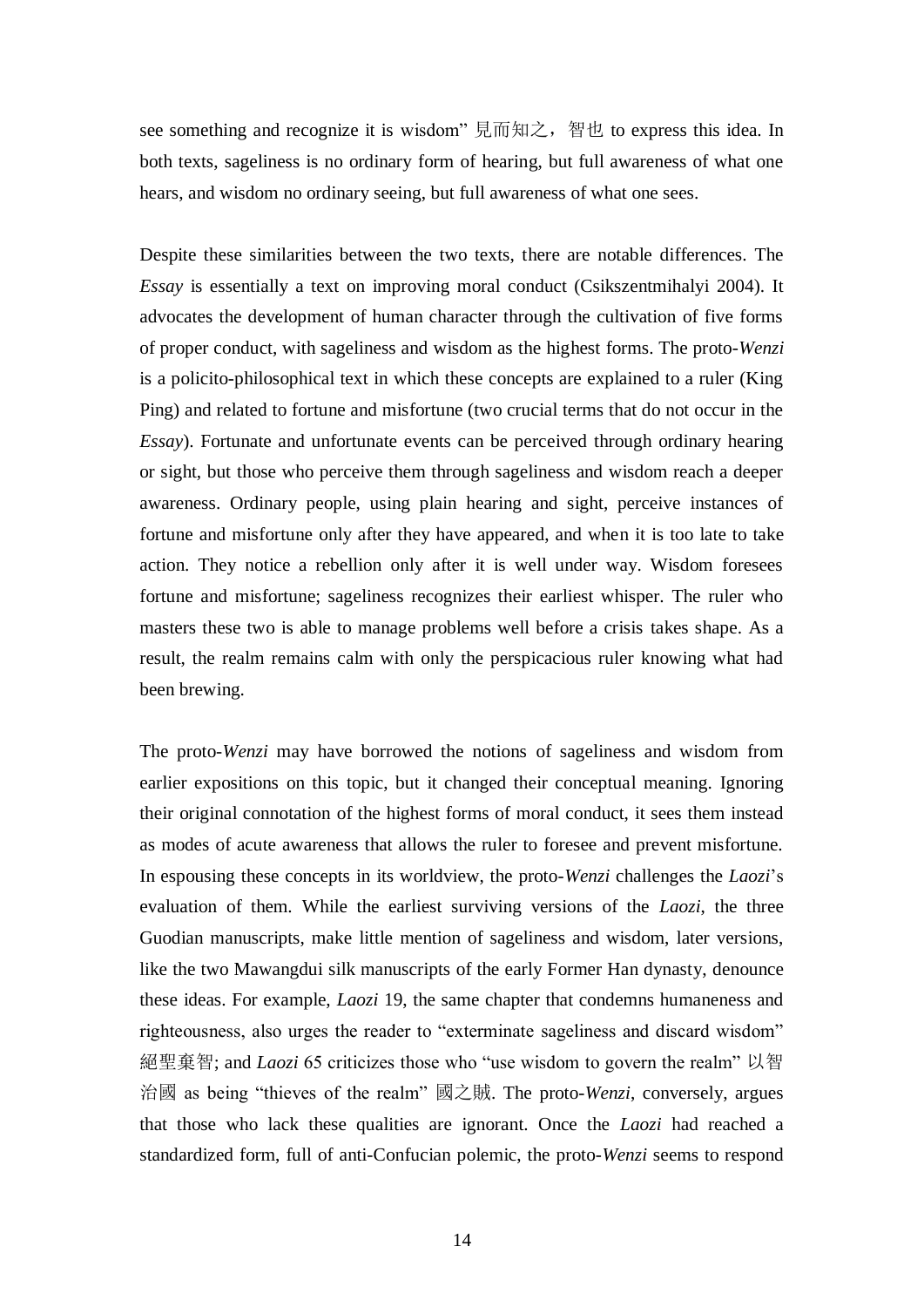by softening the *Laozi*'s harsh rhetoric and ascribing positive functions to the qualities it attacks. Interestingly, the proto-*Wenzi* uses these supposedly Confucian notions to promote its Daoist philosophy of quietude.

#### <span id="page-14-0"></span>**4. The Five Ways of Warfare**

One topic that features prominently in the proto-*Wenzi* is war. Bamboo strip 1198, for instance, contains the question "May I ask about the way of troops and soldiers?" 請 問師徒之道. Regrettably, the reply to this query does not survive. Bamboo strip 0619, furthermore, claims that "if you possess the Dao, you do not wage wars" 有道則不戰. But there may be occasions when even rulers who possess the Dao cannot steer clear of warfare. A brief discussion survives on several bamboo strips (2419, 0829, 0850, 2210, 1035, 0572, 2217, 2385, 2278, and 0914):

平[王曰:"王者]幾道乎?"文子曰:"王者[一道]。 King Ping asked: "How many ways are there to be king?" Wenzi answered: "There is only one way to be king."

王曰﹕"古者有 The king asked: "In ancient times, there were

以道王者,有以兵 those who reigned on the basis of the Dao, and there were [those who reigned] on the basis of warfare

以一道也?"文子曰:"古之以道王者//, How could there be only one way?" Wenzi answered: "Those who in the past reigned on the basis of the Dao

以兵王者 those who reigned on the basis of warfare

[者], 謂之貪[兵]。[恃]其國家之大, 矜其人民] is called 'greedy warfare'. To presume on the sheer size of one's realm and take pride in one's people

眾。欲見賢于適(敵)者,謂之驕[兵]。義[兵] sheer number, while desiring to appear more worthy than one's enemies, is called 'arrogant warfare'. Righteous warfare

道也。然議兵誅[□□□,不足禁會]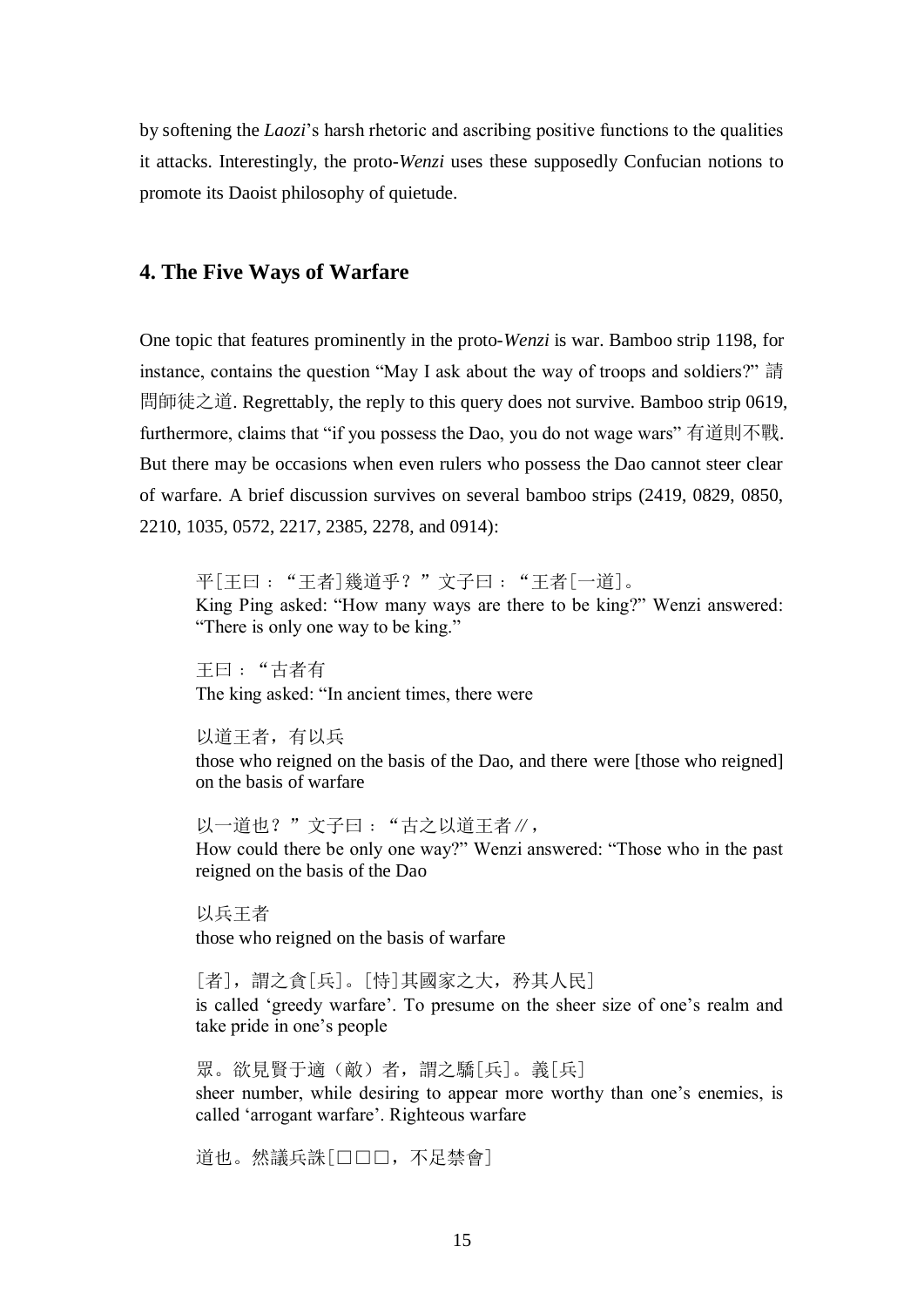the Dao. In that case, righteous warfare punishes ... ... ..., is not enough to forbid meetings

[故王道唯德乎!臣故曰一道。"平王] Therefore, the only royal way is that of Virtue! Therefore I say that there is only one way." King Ping

The text on most of these bamboo strips appears, in modified form, in one section of the transmitted text, *Wenzi* 5.9:

文子問曰: 王道有幾? 老子曰: 一[2419]而已矣。<u>文子曰: 古有[</u>0829] 以道王者,有以兵[0850]王者,何其一也?曰:以道王者[2210]德也, 以兵王者[1035]亦德也。用兵有五:有義兵,有應兵,有忿兵,有貪 兵,有驕兵。誅暴救弱謂之義,敵來加己不得已而用之謂之應,爭小故 不勝其心謂之忿,利人土地,欲人財貨謂之貪,恃其國家之大,矜其人 民[0572]之眾,欲見賢於敵國者謂之驕。義兵[2217]王,應兵勝,恣兵 敗,貪兵死,驕兵滅,此天道也。

Wenzi asked: "How many ways of a king are there?" Laozi answered: "Only one." Wenzi asked: "Formerly, there were those who reigned on the basis of the Dao and those who reigned on the basis of warfare. In what way are they one?" Laozi answered: "To reign on the basis of the Dao equals Virtue and to reign on the basis of warfare also equals Virtue. There are five ways of using the army: there is righteous warfare, reactive warfare, aggressive warfare, greedy warfare and arrogant warfare. To punish tyranny and rescue the suppressed is called 'righteous.' To have no choice but to rise in arms when the enemy has invaded is called 'reactive.' Not being able to hold back when quarrelling over a small matter is called 'aggressive.' To profit from other people's land and desire other people's goods is called 'greedy.' To presume on the sheer size of one's realm and take pride in the sheer number of one's people, while desiring to appear more worthy than one's enemies, is called 'arrogant.' Righteous warfare leads to kingship, reactive warfare to victory, aggressive warfare to defeat, greedy warfare to death and arrogant warfare to annihilation. Such is the Dao of Heaven."

This passage distinguishes five types of warfare and offers a name (based on its motive), a description and an assured outcome for each. Not all types of warfare are permissible and each leads to a different result. The respective outcomes of these wars tell us how the text evaluates them, that is, whether it approves  $(\uparrow)$  or disapproves  $(\downarrow)$ of them:

| motive        | description                    |            |  |
|---------------|--------------------------------|------------|--|
| righteousness | to liberate suppressed peoples | coronation |  |
| reaction      | to resist invaders             |            |  |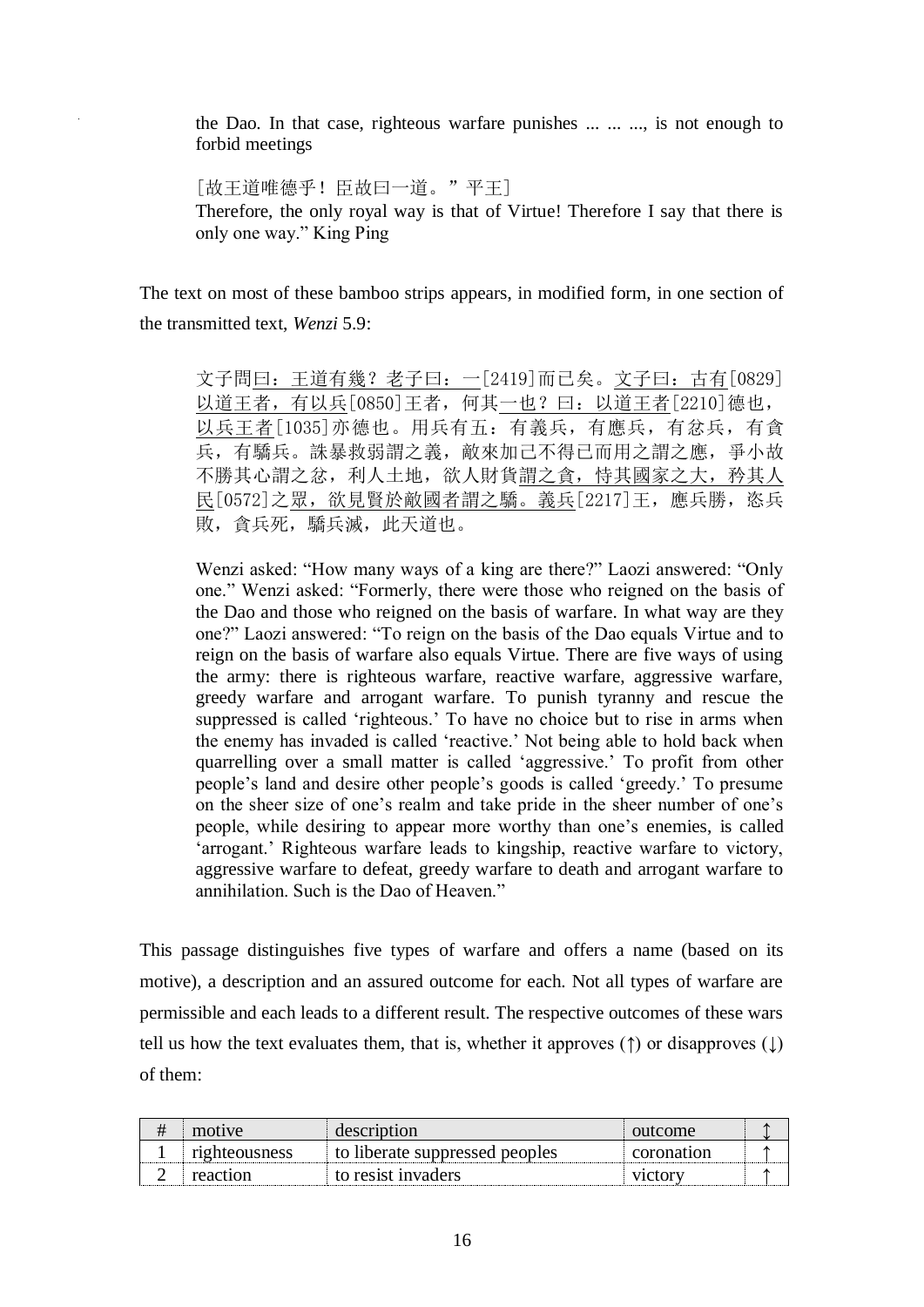| aggression | to rage about trivia            | defear       |  |
|------------|---------------------------------|--------------|--|
|            | to desire others' land or goods | death        |  |
| arrogance  | to overpower a weaker enemy     | annihilation |  |

This taxonomy of warfare exhibits a regression, with righteousness being the best motive and arrogance the worst. When the text states that "to reign on the basis of warfare also equals Virtue," it probably refers only to righteous and reactive warfare.

The taxonomy of warfare in the proto-*Wenzi* probably derives from military-strategic contexts. Military writings, such as Sunzi's *Art of War* 孫子兵法 or the *Wuzi* 吳子, are larded with numbered lists, which, as Van Creveld (2002: 29) notes, serve as mnemonic devices for students of military thought and allow them to keep the essentials of warfare in mind. The *Wuzi*, for instance, speaks of the six circumstances in which to avoid conflict, the five affairs to which the general must pay careful attention, and the four vital points of warfare, to name but a few examples. Notably, one passage in *Wuzi* discusses five reasons for raising troops (Sawyer 1993: 208), a discussion that bears a remarkable resemblance to the proto-*Wenzi*. While taxonomies of various aspects of war rarely occur outside military-strategic contexts, one passage in *Four Canons of the Yellow Emperor* 黃帝四經 distinguishes between three ways of warfare (Yates 1997: 141). The *Four Canons* are silk manuscripts discovered in the Mawangdui tomb. They are variously dated from the end of the Warring States period to the beginning of the Han dynasty, and contain a large number of passages on warfare. It appears that in the late Warring States and early Former Han periods, warfare had become an important topic in politico-philosophical writings such as *Four Canons* and the proto-*Wenzi*, which then started borrowing taxonomies of warfare from military-strategic contexts.

In their approaches to warfare, the proto-*Wenzi* and *Laozi* again differ. The *Laozi* emphatically rejects warfare. For example, *Laozi* 30 criticizes those who "intimidate the empire by a show of arms" 以兵強天下, and *Laozi* 31 labels weapons as "instruments of ill omen" 不祥之器, whereas *Laozi* 68 praises "the virtue of noncontention" 不爭之德. The proto-*Wenzi*, on the other hand, speaks approvingly of certain kinds of warfare. If this text indeed dates from the Former Han, as scholars now increasingly maintain, the difference between the two texts may lie in the fact that the Han dynasty was founded "on horseback," and that a strong critique of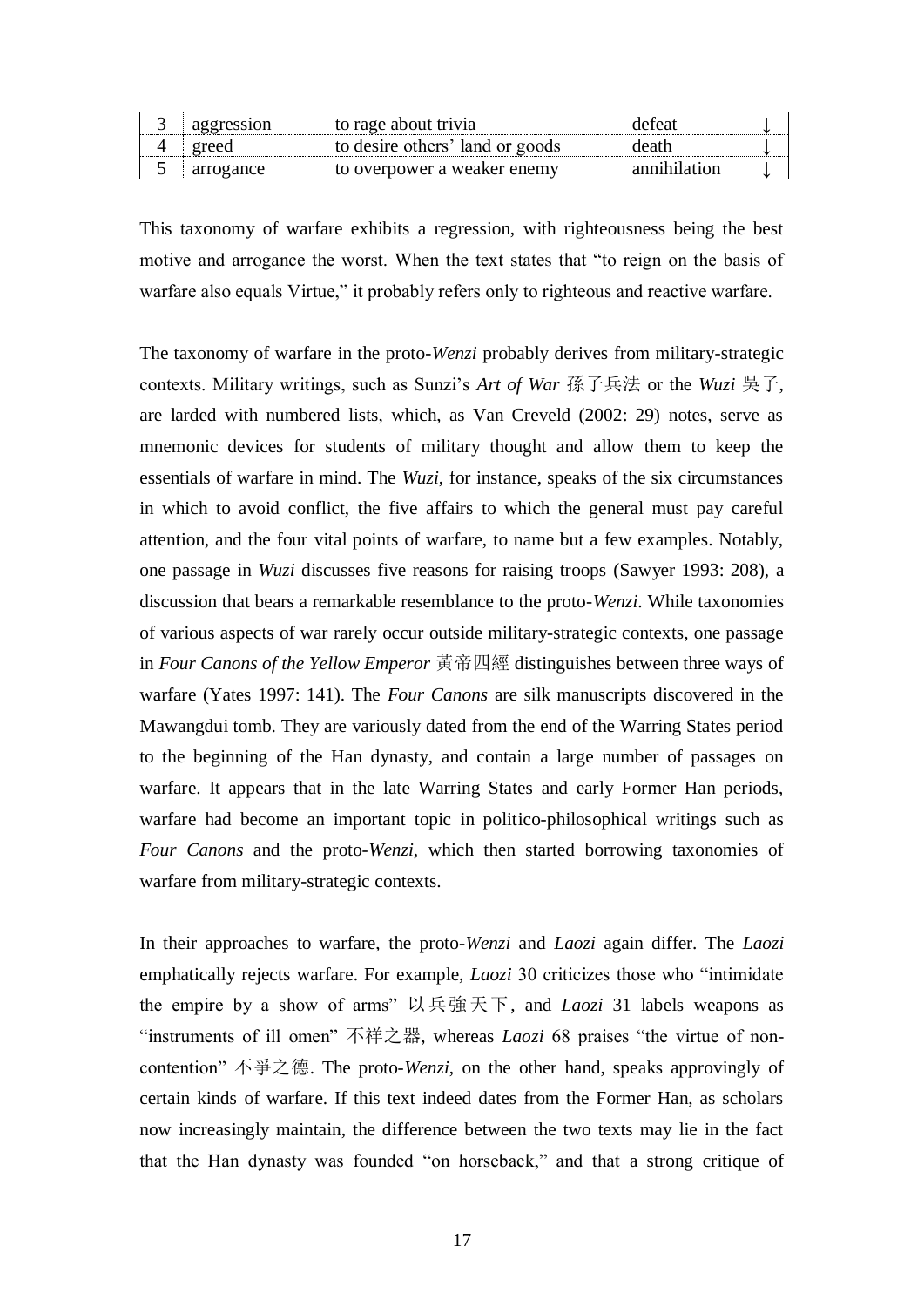military campaigns would instantly lose a new text, such as the proto-*Wenzi*, readership. The founding of the Han dynasty can be explained as a campaign to liberate the people from suppression under Qin-rule, which may qualify as "righteous warfare" in the proto-*Wenzi*'s terminology. Moreover, raids by Xiongnu 匈奴 forces constituted an acknowledged and growing problem in the early Han. The proto-*Wenzi* keeps the possibility of countering these raids open with its category of "reactive warfare." With this fivefold classification, the proto-*Wenzi* merely asks the ruler to carefully assess the war that he is about to wage and to continue only when he is absolutely sure that his campaign falls within the two permissible categories. The predicted outcomes for unpermitted wars are so serious that, rather than promoting warfare, the proto-*Wenzi*'s taxonomy is actually a mild form of persuasion against waging war. Hence, while it takes a different approach, its goals are the same as those of the *Laozi*. And that approach was demonstrably appealing in Former Han times. The *Book of the Han* 漢書 (74.3136) contains a memorial by Chancellor WEI Xiang 魏相, who used a taxonomy of warfare that looks remarkably similar to the one in the proto-*Wenzi*, to dissuade Emperor Xuan 漢宣帝 from sending an expeditionary force to attack the Xiongnu. The Emperor followed his advice and halted the campaign.

### <span id="page-17-0"></span>**5. Conclusion**

The proto-*Wenzi* was profoundly influenced by the *Laozi*, as the numerous examples show, but it readily deviates from its principal source, espousing concepts and promoting ideas that the *Laozi* rejects. Remarkably, even with its distinct approach, the proto-*Wenzi* arrives at a philosophy not unlike that of the *Laozi*. This is because the two texts mainly differ in rhetoric, not content. The *Laozi* contains a philosophy of quietude, but, at least in its received form, militantly opposes notions such as humaneness, righteousness, propriety, and wisdom. The proto-*Wenzi* thoughtfully promotes these notions, thereby appeasing thinkers who likewise advocated them, while adjusting their conceptual meaning to its own worldview. The concept of wisdom, for example, is stripped of its original moral connotations and becomes a form of perspicacity that enables the ruler to predict and prevent misfortune. And whereas the proto-*Wenzi* approves of certain kinds of warfare, it describes the conditions for warfare such that it may have actually become more difficult for rulers to justify war. Hence, taking a tone much milder than that of *Laozi*, the proto-*Wenzi*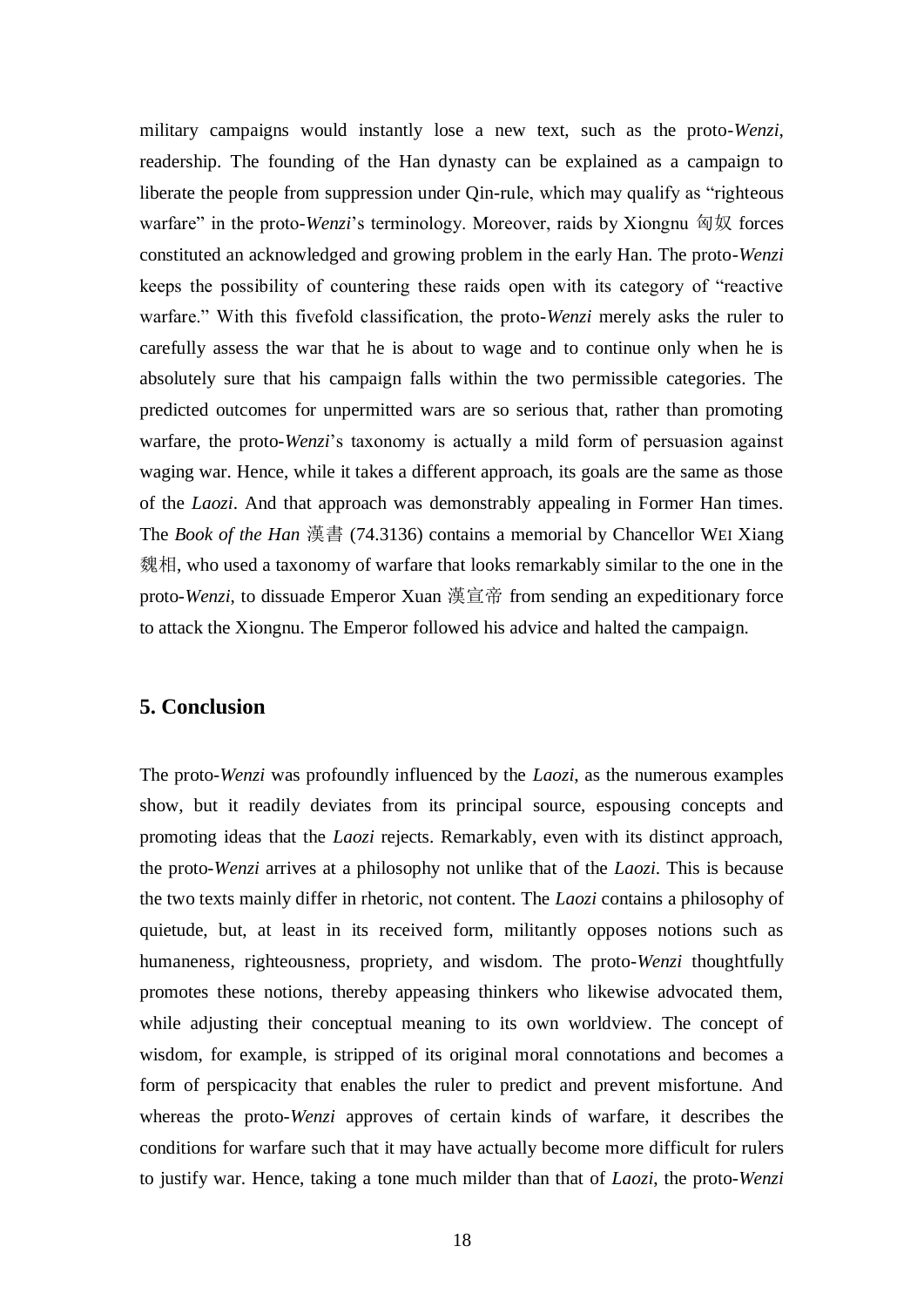itself epitomizes a philosophy of quietude. Even the names of the two protagonists possibly reflect that quietist worldview: Is *wen* 'civility,' as in Wenzi, not an antonym of *wu* 'martiality,' and does *ping*, as in King Ping, not mean 'peaceful, calm'?

# <span id="page-18-0"></span>**Bibliography**

Csikszentmihalyi, Mark. 2004. *Material Virtue: Ethics and the Body in Early China*. Leiden: Brill. (A discussion of transmitted and excavated texts, dating from the fourth through the first century BCE, that argue Virtue has a physical correlate in the body.)

Ding, Sixin 丁四新. 2000. *A Study of the Thought on the Bamboo Strips from the Chu Tomb in Guodian* 郭店楚墓竹簡思想研究. Beijing: Dongfang. (An analysis of textual and philosophical issues regarding the Guodian bamboo manuscripts.)

Henricks, Robert G. 2000. *Lao Tzu's Tao Te Ching: A Translation of the Startling New Documents Found at Guodian*. New York: Columbia University Press. (A translation of the *Laozi* on the basis of the Guodian archaeological discovery.)

Ho, Che-wah 何志華. 1998. "New Evidence on the Excavated *Wenzi*" 出土文子新證. *Sino-Humanitas* 人文中國學報 5: 151-187. (A comparison of the unearthed *Wenzi* and the transmitted *Wenzi*, and an explanation of the discrepancies between the two.)

Le Blanc, Charles. 2000. *Le* Wen zi *à la lumière de l'histoire et de l'archéologie*. Montréal: Les Presses de l'Université de Montréal. (A study of the *Wenzi* that focuses on the relationship between the unearthed *Wenzi*, the transmitted *Wenzi*, and the *Huainanzi*.)

Li, Xueqin 李學勤. 1996. "Some Notes on the Bamboo *Wenzi* from Bajiaolang" 試論 八角廊簡文子. *Cultural Relics* 文物 1996.1: 36-40. (An influential publication on the *Wenzi* that includes a discussion of the unearthed bamboo manuscript's transcription.)

Liu, Xiaogan. 1994. *Classifying the Zhuangzi Chapters*. Translated by William E. Savage. Ann Arbor: Center for Chinese Studies. (A detailed textual and historical study of the *Zhuangzi*, that discusses the dating and authorship of *Zhuangzi* chapters.)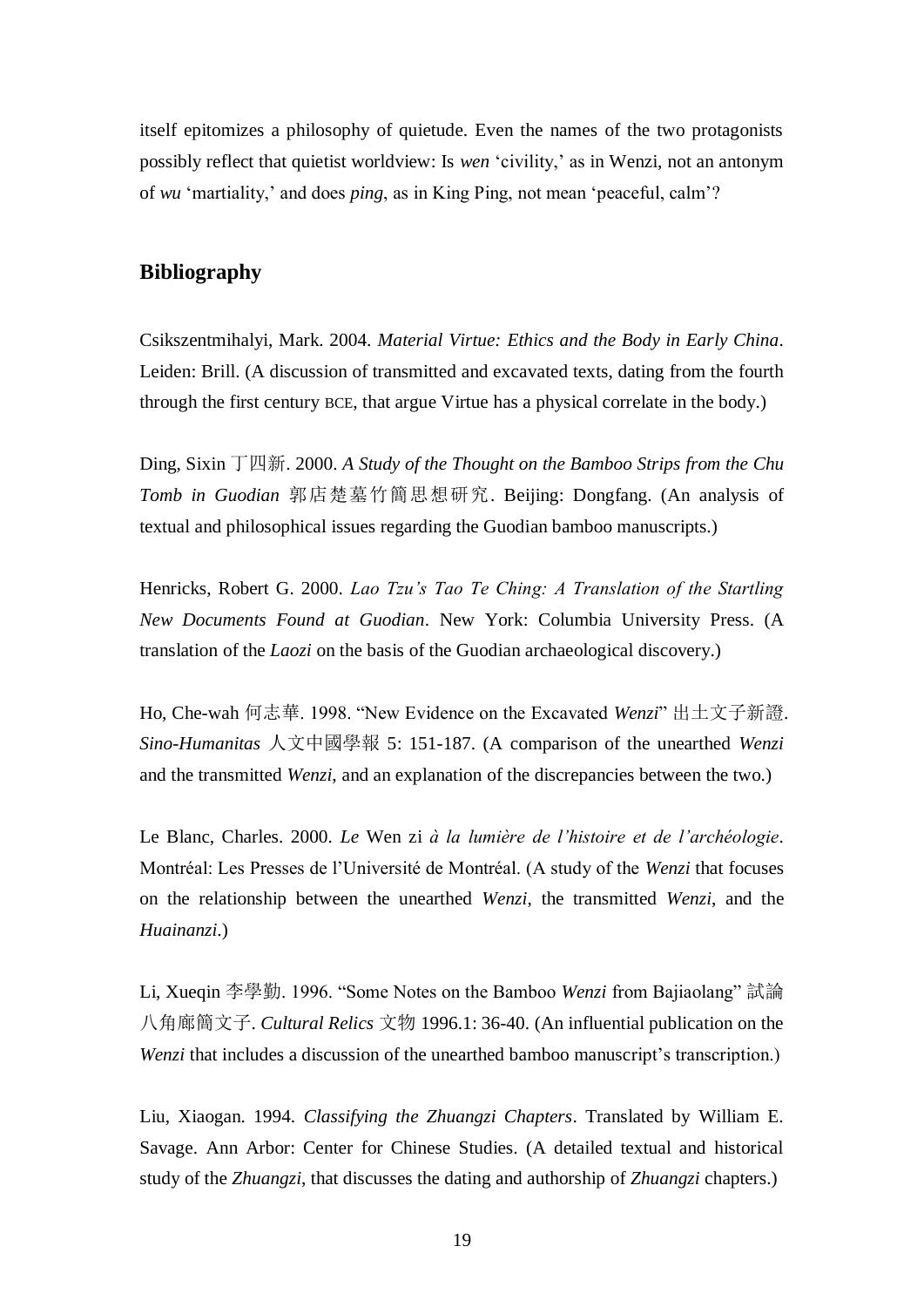Qiu, Xigui. 2000. "On the Analysis and Transcription of Early Chinese Characters: Examples from the Guodian *Laozi*." In Allan, Sarah and Crispin Williams, eds., *The Guodian* Laozi*: Proceedings of the International Conference, Dartmouth College, May 1998*. Berkeley: The Society for the Study of Early China. (A discussion on the methodology of analysis and transcription of early Chinese characters.)

Rickett, W. Allyn. 1998. *Guanzi: Political, Economic, and Philosophical Essays from Early China. Volume II*. Princeton: Princeton University Press. (An authoritative translation of the *Guanzi*.)

Sawyer, Ralph D., tr. 1993. *The Seven Military Classics of Ancient China*. Boulder: Westview Press. (A complete translation of the seven most famous ancient Chinese military treatises.)

Van Creveld, Martin. 2002. *The Art of War: War and Military Thought*. London: Cassell. (A broad overview of the development of military thought from ancient to modern times.)

van Els, Paul. 2005. Persuasion through Definition: Argumentative Features of the Ancient *Wenzi*. *Oriens Extremus* 45: 211-234. (An analysis of the argumentative strategies and philosophical content of the Ancient *Wenzi*.)

van Els, Paul. 2006. *The* Wenzi*: Creation and Manipulation of a Chinese Philosophical Text*. Leiden: PhD dissertation, Leiden University. (A study of the creation, transmission, and reception of the *Wenzi*, analyzing both the unearthed *Wenzi* and the transmitted *Wenzi*.)

Wang, Bo 王博. 1996. "Some Issues Concerning the *Wenzi*" 關於文子的幾個問題. *Philosophy and Culture* 哲學與文化 23.8: 1908-1913. (An important discussion of several crucial questions regarding the *Wenzi* in the light of the unearthed bamboo manuscript.)